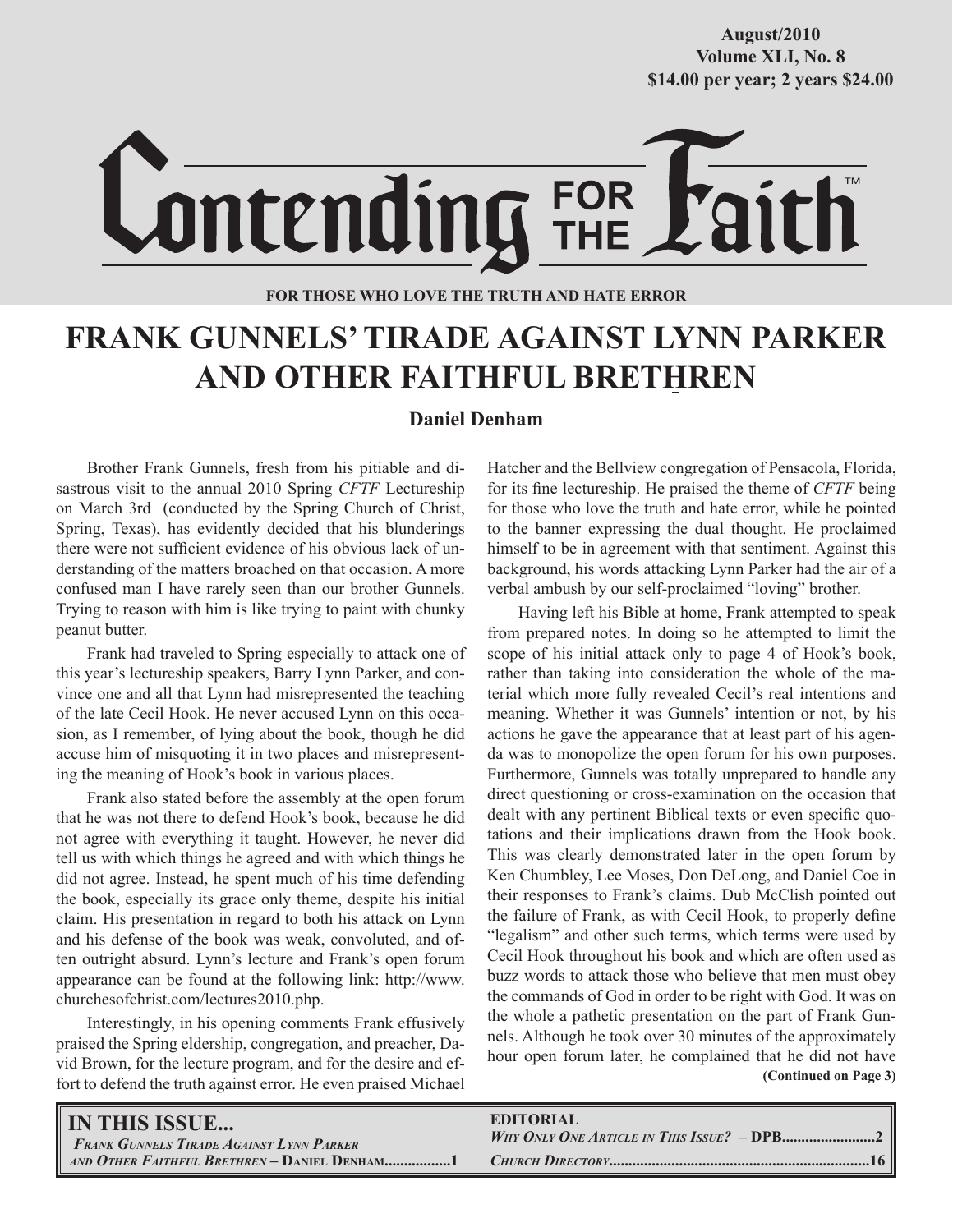

### **David P. Brown, Editor and Publisher dpbcftf@gmail.com**

*COMMUNICATIONS received by CONTENDING FOR THE FAITH and/or its Editors are viewed as intended FOR PUBLICATION unless otherwise stated. Whereas we respect confidential information, so described, everything else sent to us we feel free to publish without further permission being necessary. Anything sent to us NOT for publication, please indicate this clearly when you write. Please address such letters directly to the Editor David P. Brown, P.O. Box 2357, Spring, Texas 77383. Telephone: (281) 350-5516.*

### **SUBSCRIPTIONS RATES**

*Single Subscriptions: One Year, \$14.00; Two Years, \$24.00. Club Rate: Three One-Year Subscriptions, \$36; Five One-Year Subscriptions, \$58.00. Whole Congregation Rate: Any congregation entering each family of its entire membership with single copies being mailed directly to each home receives a \$3.00 discount off the Single Subscription Rate, i.e., such whole congregation subscriptions are payable in advance at the rate of \$11.00 per year per family address. Foreign Rate: One Year, \$30. NO REFUNDS FOR CANCEL-ATIONS OF SUBSCRIPTIONS.*

### **ADVERTISING POLICY & RATES**

*CONTENDING FOR THE FAITH was begun and continues to exist to defend the gospel (Philippians 1:7,17) and refute error (Jude 3). Therefore, we are interested in advertising only those things that are in harmony with what the Bible authorizes (Colossians 3:17). We will not knowingly advertise anything to the contrary. Hence, we reserve the right to refuse any offer to advertise in this paper.*

*All setups and layouts of advertisements will be done by CONTENDING FOR THE FAITH. A one-time setup and layout fee for each advertisement will be charged if such setup or layout is needful. Setup and layout fees are in addition to the cost of the space purchased for advertisement. No major changes will be made without customer approval.*

*All advertisements must be in our hands no later than two (2) months preceding the publishing of the issue of the journal in which you desire your advertisement to appear. To avoid being charged for the following month, ads must be canceled by the first of the month. We appreciate your understanding of and cooperation with our advertising policy.*

*MAIL ALL SUBSCRIPTIONS, ADVERTISEMENTS AND LETTERS TO THE EDITOR-IN-CHIEF, P. O. Box 2357, Spring, Texas 77383-2357. COST OF SPACE FOR ADS: Back page, \$300.00; full page, \$300.00; half page, \$175.00; quarter page, \$90.00; less than quarter page, \$18.00 per column-inch. CLASSIFIED ADS: \$2.00 per line per month. CHURCH DIREC-TORY ADS: \$30.00 per line per year. SETUP AND LAYOUT FEES: Full page, \$50.00; half page, \$35.00; anything under a half page, \$20.00.*

*CONTENDING FOR THE FAITH is published monthly. P. O. Box 2357, Spring, Texas 77383-2357 Telephone: (281) 350-5516.*

> **Ira Y. Rice, Jr., Founder August 3, 1917-October 10, 2001**

## *Editorial...* **WHY ONLY ONE ARTICLE IN THIS ISSUE?**

The answer to the question serving as the title to this editorial is a simple one. Although Daniel Denham's article is an answer to a specific apostate brother's duplicitous conduct, *it is much more than that*. It also reveals the pathetic rebellious and dishonest mindset of the average liberal member of the church. For this brother is not a preacher or an elder, but a member who has stayed long at and drank deeply from the devil's cauldron—a corroded pot boiling over with a warmed over and soured soup of liberal doctrine, seasoned with the rancid doctrines of denominational theology and the false philosophies of men from Satan's own larder. For almost half a century this devil's brew has been dished out to the church from Satan's soup kitchens—the higher educational institutions, certain publications, workshops, even preacher training schools, and the like.

If one desires to see the end product of what the liberal, post modernist, Dr. Frankenstein's desire for every member of the church to be, then the man exposed, refuted, rebuked and exhorted by brother Denham in his article is a par-excellent example of that church member. His is an irrational mind set, and a dishonest heart. He is one who is devoid of the right division of the Bible (2 Tim. 2:15), who has lost the fear of God, who is totally confused by his liberal education, but who seeks to turn every member he can into the same mental and spiritual dullard that darkens his own mind. He has no problem binding on others what he will not attempt to consistently apply to his own life. He hates the idea that the New Testament is God's divine blueprint or infallible pattern for man's salvation. Furthermore, he and his post modern family have lost their ability to see opposites and likenesses (common sense).

This poor brother is a prime example of what happens to those who give up Bible authority, (especially the New Testament) as the final rule of faith and practice all the while giving it all kinds of lip service (Col. 3:17; John 12:48; 14:15; 2 The. 2:10-12).

With his rejection of Bible authority he has repudiated the communicative element of language (direct statements, implication, and examples). But as is true of his liberal instructors and mentors, when he attempts to communicate his false views he is forced to employ the same. This is the case because therein is the communicative element of all languages. Talk about an effort in utter futility, this is it.

Thus, besides this editorial there is only brother Denham's article giving us a real life picture of what the liberals hope all church members will be and many, I tell you even weeping, have already made the transition. *He that hath ears to hear let him hear!*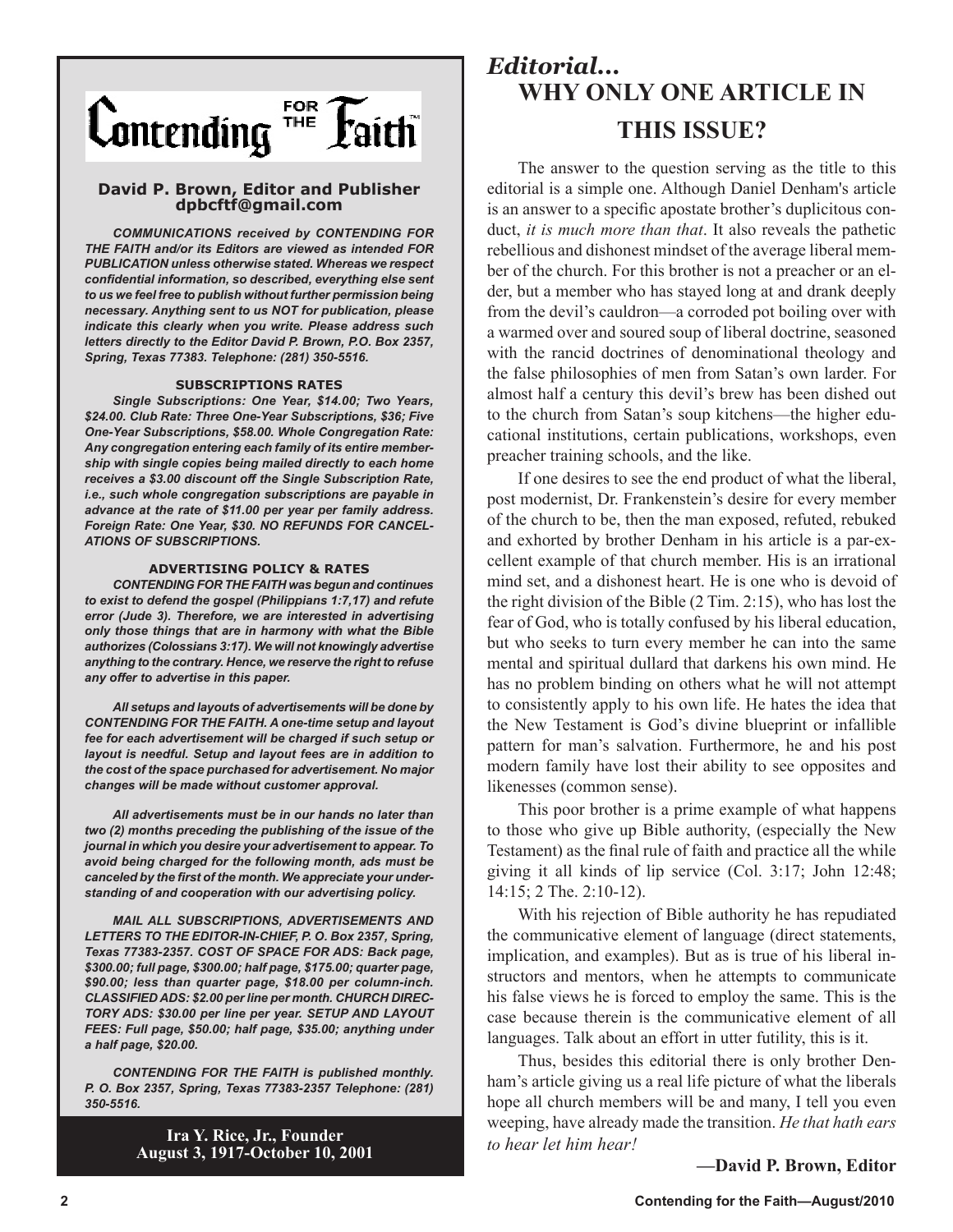### **(Continued From Page 1)**

enough time to present his view.

Having failed at whatever he intended to do in the open forum, Frank decided to engage in an email smear campaign, not only against Lynn Parker, but other speakers in the 2010 Spring *CFTF* Lectureship as well as anyone else who opposes him concerning his review of the poisonous book *Free in Chris*t, authored by Hook.

In this article, we shall respond to Frank's points one after the other and in keeping with his own method of contrast. *It should be carefully noted, as we enter into this examination, that truth by definition is that which accords with reality and that just asserting a thing to be true does not make it so. It is our intent to use the occasion of his outburst not only to answer his ludicrous charges but to do some teaching on matters broached by them.*

1. Frank begins his rambling accusations against Lynn by first attacking the eldership of the Spring congregation. He states: "At the conclusion of the open forum I requested a meeting with the Apostate Spring Eldership."

**THE** *REAL* **TRUTH IS:** He did not actually approach the Spring eldership, but only one elder from that eldership. (See point  $# 2$ ) below.

It will also be noted that Frank in this statement has already adjudged the eldership at Spring to be apostate. Now this will be a key point to remember, as well as his other pontifications as to just who specifically he calls apostate throughout his diatribe in view of one of the specific charges he lays at the feet of Lynn Parker. We shall come back to these statements as proof of the brazen hypocrisy of liberalism on two key counts.

2. He continues: "At first they agreed…"

**THE** *REAL* **TRUTH IS:** As noted, Frank had discussed having a meeting with only one of the elders and had not approached the entire eldership as he his whining accusation implies. The one elder agreed, but the other elders had to be consulted before a meeting would be set. The eldership (perhaps Frank needs a lesson on the authority residing in the eldership as a unit) agreed to meet on the stipulation that Frank mentions. They did not agree to meet and then changed the rules after the fact as Frank intimates. Frank has misrepresented the matter, whether willfully or otherwise.

3. The stipulation was "they wanted (Frank) to first put in writing what (he) wanted to talk about with them prior to meeting with them." Well, after Frank's rambling monologue in the March open forum, which is recorded and online at Spring's web site, this proviso made perfect sense. If Frank could not come to the point in some 30 plus minutes at the open forum, there was little hope of him doing so in reasonable fashion in a meeting with them. The eldership, understandably, did not want to waste their time chasing Frank's rabbits. There is nothing in the Scriptures that obligates an eldership to listen to pure tripe and puerile babble just because a sorehead desires to vent his spleen over the reproof of some of his pet false doctrines.

4. Frank continues: "The following is a narrative of what I had **intended** to discuss at the lectureship as well as with the Spring Elders…" (emphasis his, HDD). He then states: "During the 3:30 P.M. Open Forum www.churchesofchrist. com/lectures2010.php I attempted to provide evidence that Apostate Barry Lynn Parker along with other apostate speakers sinned at this lectureship."

**THE** *REAL* **TRUTH IS:** It will be observed that clearly Frank does not even here set forth a "narrative" dealing with the matter. He simply makes a disconnected assertion, while launching into an attack upon the lectureship's director, David Brown (see # 4 below).

Eventually, Frank does return to the central point of his document, but this is simply more proof as to the disjointed, rambling, and confused nature of his own thinking and approach to the matter. Some 34 minutes and 14 seconds of the open forum were spent with Frank fumbling through his presentation ostensibly to correct Lynn's misrepresentation of the Hook book.

Even though Frank claimed he did not really accept everything in the book and thus was not there to defend it, he proceeded to do just that. Despite David Brown's best efforts to keep him on topic and to correct Frank's own muddled thoughts, Frank wandered off into liberal "Lala Land." No wonder the eldership at Spring wanted a clearly written statement submitted beforehand before discussing anything with him! Frank could not even do that here in this statement, and he has had several months to think about it.

At the open forum Frank did not lay out any cogent or coherent case against Lynn's review of the Hook book. He simply asserted that Lynn had misrepresented Hook's teaching, in particular the meaning of a Cecil Hook quotation from page 4 of the book. At the time, he did not accuse Lynn of lying.

The inconvenient truth for Frank is that it is Frank who misunderstood the implication of the quotation cited by Lynn. In fact, it is obviously the case that Frank does not grasp the force of implication itself. Liberals do not seem to have a grasp on this aspect of verbal interpersonal communication, whether oral or written.

Once again, it will be also observed that Frank has pronounced his own judgment that Barry Lynn Parker is an apostate. Frank also refers to "other apostate speakers." They too are thus adjudged by Frank to be apostates. Keep in mind that Frank is going to excoriate Lynn later for something that he considers so incredibly heinous relative to judging.

5. Frank then writes: "THE TRUTH IS: Apostate Lectureship Director P.H.D. (sic) David P. Brown INTENTION-ALLY did not allow me to do so" (emphasis his, HDD).

**THE** *REAL* **TRUTH IS:** David P. Brown, who does happen to have an earned Ph.D., did not keep him from addressing what Frank claims he intended to address. Frank's rambling and muddled nonsense took Frank off topic and kept him there.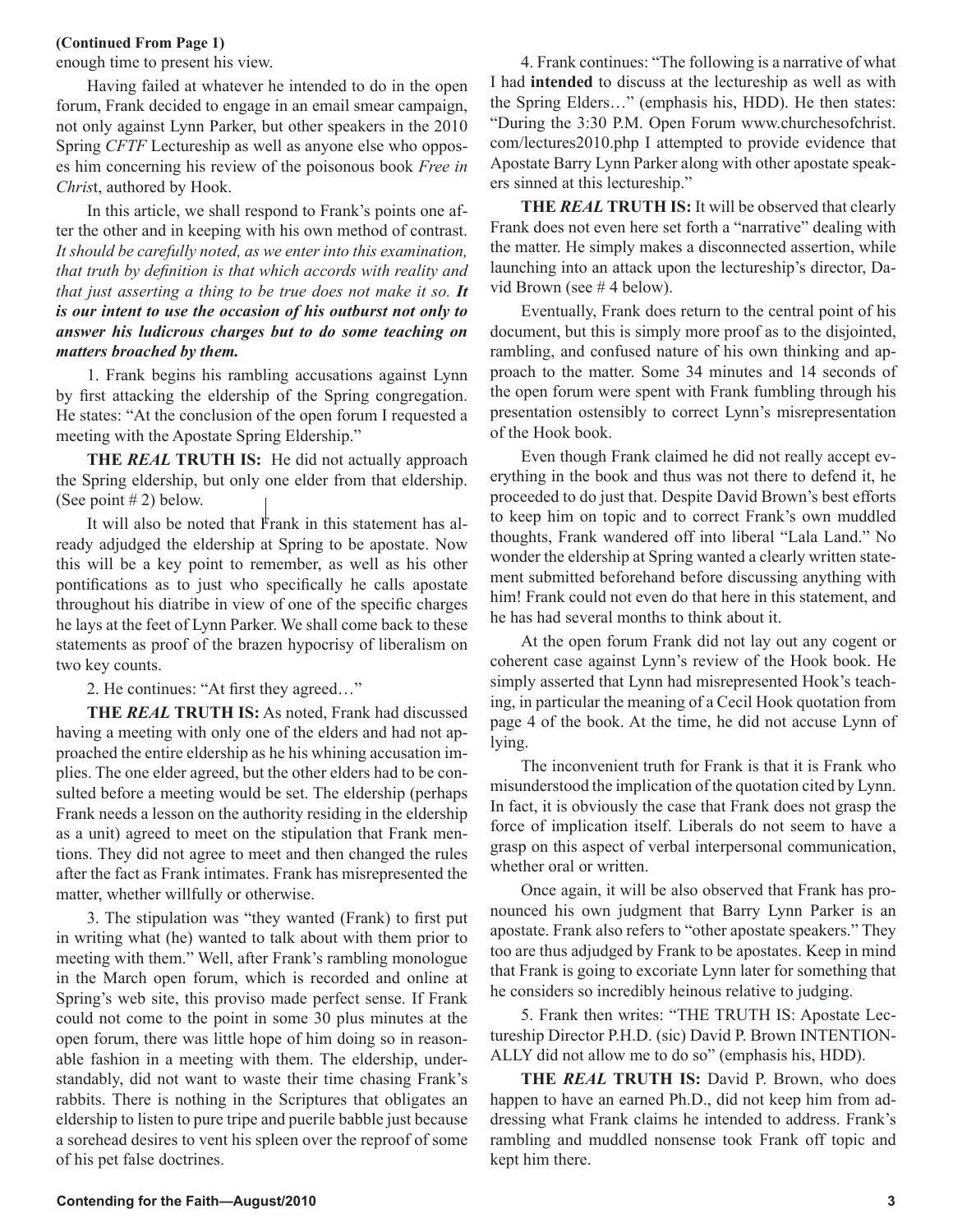David tried mightily to keep him on point, and directed specific questions to this end, correcting errors in Frank's own teaching on the occasion. Frank was so ill-prepared for the forum, though he claims to have been otherwise, that he failed even to bring a copy of the Bible ostensibly to discuss a Biblical topic! Frank defended a number of silly ideas promoted in Hook's tome. For example, he affirmed the proposition that, because everyone commits some sin, then no one could withdraw fellowship over the doctrinal errors or even any specific sins committed by others. The irony of this situation was not missed by this writer, as here was Frank attacking Lynn Parker for ostensibly being in error and committing sin! It seems that this proposition taught by Hook and championed by Frank must only apply to the errors or sins of his liberal mentors and buddies.

Frank also affirmed that God's grace would cover all of the sins committed by children of God even without them having to repent. But again, if that were true, then why did Frank get so bent out of shape over the supposed sins with which he charges the "apostate" Spring eldership, the "apostate" Barry Lynn Parker, the "apostate" David P. Brown, and "other apostate speakers" on the lectureship? It seems that these supposed sins lie outside the grace of God, while those of Frank and his coterie are just coated in it. Frank's teaching in this regard implies the very error that Paul expressly denied in Romans 6:1-2, "let us sin that grace may abound."

6. Frank next proceeded to charge David P. Brown, with having a) "contradicted his (and others) recent and prior statements that a person could have a FAIR hearing at their (*CFTF*) lectureships," b) "willfully and intentionally LIED not allowing (Frank) to have a FAIR hearing," and c) "denied (Frank's) request (towards the end of the Forum) to have (3) minutes (uninterrupted) to complete my obligatory rebuke… **TIME 51:5**" (emphasis his, HDD).

**THE** *REAL* **TRUTH IS:** Frank was given the lion's share of time at the open forum (over 34 minutes in a 50 minute program). David cannot be held responsible for Frank's bungling of his own presentation! Frank needs to grow up and realize the world does not revolve around him. David gave him ample time to address the matters he deemed important, but Frank proved astonishingly ineffective in being able to even stay on point, much less address the appropriate questions demanded by his own statements and assertions. When one deigns to participate in an open forum concerning Bible subjects, then he ought to have, at the very least, a copy of the Bible with him. Frank had none. Further, it is implicit in the nature of such forums that one be prepared to answer questions demanded by whatever statements he makes. This is what is fair and proper. What was seen from Frank was a sad display of complete and utter incompetence in both his handling of the Word of God and in dealing with the ostensible reason for coming in the first place. It had all of the appearance of one who came to be seen for its own sake with the assumption that he could just dominate the occasion as he saw fit. Frank, obviously, did not like having to play by the

rules. (The truth is liberals do not like rules for themselves. They are above them, but they do like making them for others, as we shall see relative to the behavior of one Frank Gunnels.)

Frank seems to think that "fair" meant that he should be able to say whatever he wanted to say without being questioned about it, challenged on it, and/or called to prove his contentions from the Bible. To Frank the open forum was his "play purty" to do with as he pleased. His behavior showed that he felt he should not have been expected to be held to the same rules as everyone else. This is typical of liberal conceit. Liberals view themselves as privileged characters. Frank appears to be no exception.

Also, his request made at the close of the open forum was patently absurd on three grounds. *First*, it would have extended the program the additional minutes requested. Lectureships have schedules. Let us suppose that everyone had made the same request at each of the open forums. Let us suppose that Freed-Hardeman University or MSOP (assuming the latter still had one) adopted Frank's new self-made rule for its open forum. The program could be virtually interminable. Thus, Frank's request clearly presumed that no one else would have a right or time to respond to or answer whatever silliness he yet desired to present. In fact, the desire that his time be "uninterrupted" supports that contention. If Frank could have had three more uninterrupted minutes, then why not all of the other men then present have the same consideration? Would Frank not have then presumed that he had the right to respond yet again to each one for three more uninterrupted minutes or even as long he wished? The process could go on ad infinitum.

*Second*, Frank had already wasted over 30 minutes "chasing his own rabbits." Three more minutes would not have helped such inanity as had been flowing from his lips already. His case could have been summarized in one statement. We may only conclude by Frank's actions that he saw the open forum as his personal, uncontested venue to vent without being held responsible for what he wanted to say.

*Third*, there was no assurance that Frank would have been satisfied with the three uninterrupted minutes once granted. From all evidence he would have still been seeking more time whether anyone answered his foolishness or not. As it was, he had to be repeatedly called back to topic as he sought to take over the forum. Frank's own behavior in the forum was all that was needed to show that no amount of extra time for him would do what he really wanted to do or would provide any more light on the subject(s) then at hand. I suggest that Frank spend his own money and have his own lectureship and assign himself all of the time he wants. Maybe Al Maxey would go hear him "bump his gums."

Frank considers his tirade at the forum to have been "obligatory." But obligatory for whom? Again, if he wants to carry on with such on his own dime and in his own space, then let him exercise his freedom to do so. Trying to hold the Spring open forum hostage for his own petty purposes is a bit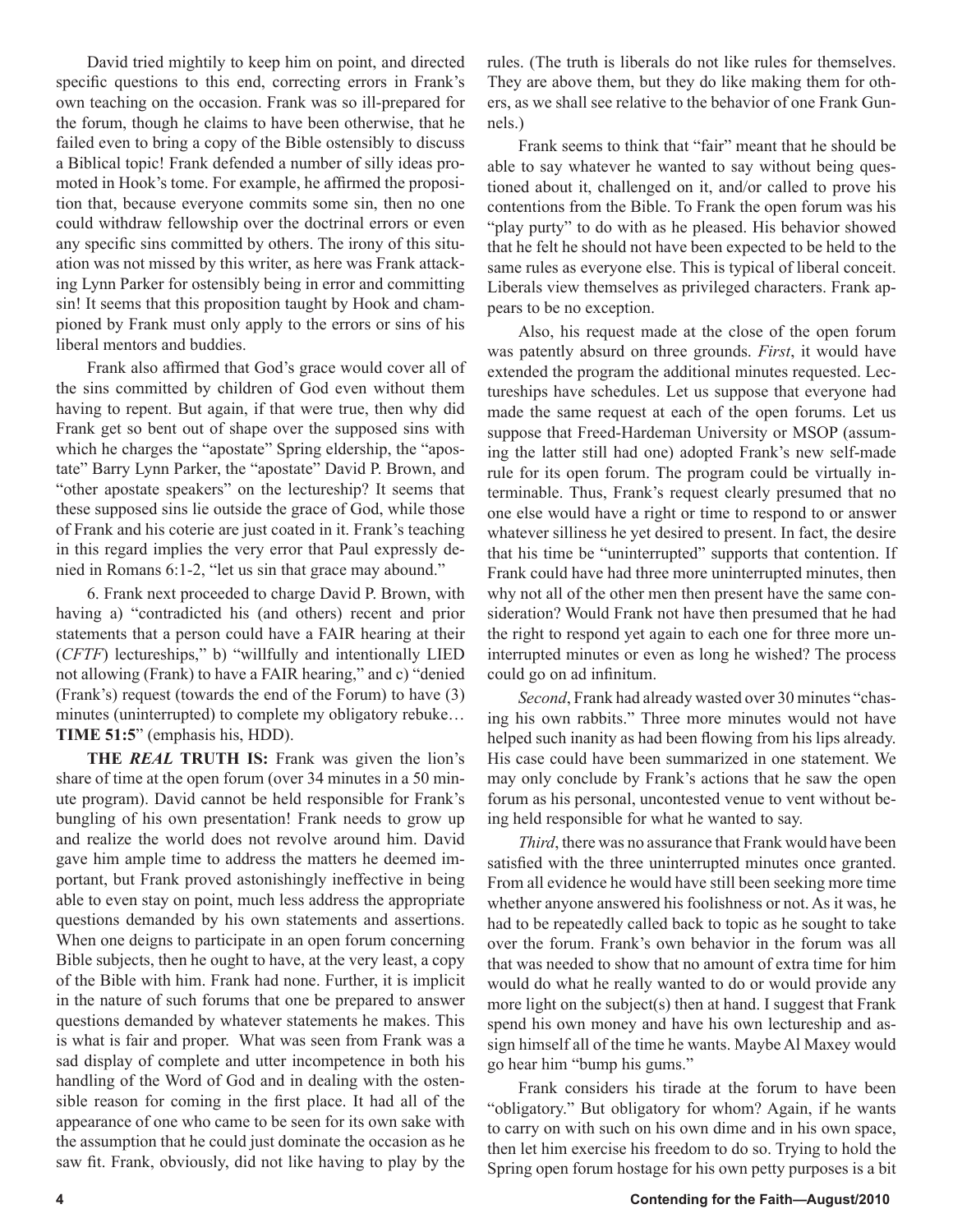self-indulgent, to say the least.

7. Frank states:

In the book *Free in Christ* by Cecil Hook (deceased) the author writes in the *first* paragraph on *page four* "*The very message* which we proclaim in hopes of creating unity has been the cause of division by its nature." \*\*\* Barry Lynn Parker SINNED lying publicly that Cecil Hook taught "… the *BIBLE* causes needless division."…..*TIME 8:15* This is important because Barry Lynn Parker's (sinful and slanderous) claim that the aforementioned statement of Cecil's on page four would "*…make this the platform for the rest of his comments throughout the book."* **TIME 7:50** (emphasis here, HDD).

**THE** *REAL* **TRUTH IS:** Lynn Parker was right on target. Cecil Hook opposed Bible teaching, despite his claim to be a proponent of it. The problem here is Frank's failure to grasp a simple concept that seems to bother all liberals – the idea of IMPLICATION. If the Bible teaches that one must obey the commandments of God in order to go to Heaven, and yet a specific person denies (and even ridicules) that teaching, then said person is opposing the Bible, regardless of his claims to the contrary. If he accuses the preaching of that teaching as causing unnecessary division, then BY IMPLICATION he is accusing the Bible of causing unnecessary division. Such is precisely the case of the book by Cecil Hook! Sound brethren have known this for over 20 years. Where has Frank Gunnels been hiding all of these years?

Hook's poisonous tome is filled with diatribes against "commandment keeping," "law keeping," etc. One of his favorite buzz words was "legalism," which he never really defines. He used it repeatedly to slander the Gospel preaching done by the Lord's people over the past 200 or so years. He took a broad-brush approach to promote his own error by trying to stifle opposition. He ridiculed and parodied preaching that demanded obedience to the doctrine of Christ or that stressed the necessity of unity on the basis of that doctrine. Clearly, his basic message was the idea of "unity in diversity," and by diversity he just as clearly had reference to doctrinal diversity – a system of heterodoxy, if you please. Hook sought to couch his subtle attack on obedience to God's commands under the guise of promoting their underlying "principles" of the commands. Hook implied that the commands could be flaunted, as long as we observed in some fashion the "principles."

But what are the principles to be learned and observed? We are, unfortunately, left to find that out from liberals like Cecil Hook, Frank Gunnels, Rubel Shelly, John Mark Hicks, and Al Maxey, I suppose. They set aside Bible authority in abeyance ultimately to their own authority in religion and morals. The subjectivism of the post modern liberal holds that the individual is the final arbiter of what is truth for himself – hence, their dictum, "what may be true for you may not be true for me." But how do they know that this "truth" is true? Well, because they say it is, and anyone who does not agree is simply too stupid to worry about.

But, while we await there Olympian pronouncements, let us compare such texts as Matthew 7:21-27; John 14:15, 23; 15:14; 1 Corinthians 9:21; Galatians 6:2; James 1:21-25; Hebrews 5:8-9; 10:9; 1 John 5:3; 2 John 9-11; and Revelation 22:14 with the following statements from Cecil Hook, Franks' hero:

A special reasoning has developed which produces and defends this lamentable condition. It begins with a legal approach to the Scriptures and justification. According to this line of thinking, since salvation depends upon rightly keeping of law, each point of the law must be known and practiced in detail. There is no room for difference of understanding or practice. Unity and fellowship are based upon total doctrinal agreement, ruling out any thought of unity in diversity. (p. 4)

God's purposes in His directives have been overshadowed by emphasis on lawful requirements. Binding incidental details often becomes more important than the love without which we cannot be bound together. Doctrine, instead of the Savior, has become our center. (p. 8)

This all leads us to a striking and exciting conclusion: It is the principle that should rule our conduct rather than the command. A "command" promoting no principle is not really a command. The immature in perception may still prefer the command approach, seeking legal specifications. But the more mature will be seeking to accomplish the good fostered by the directive rather than trying to gain a score of righteousness by keeping the technicality of the law. The difference in approach will determine whether we gain the approval or denunciation of our Savior. (pp. 13-14)

No examples are binding! (p. 14) (NOTE: What about the example of Christ, as per 1 Peter 2:21ff.?, HDD)

If we keep 99% of the law, but fail in the remaining one percent, what happens? We are back to zero! So it is all by grace! If one is to be saved, it must be totally by grace. One cannot be saved partly by law keeping and partly by grace…Grace is not a quality of law. (pp. 18-19)

One legal system did not replace another. The law was given through Moses; grace and truth came through Jesus. Grace and truth were not a system of law to replace the old one. God did not send another law, but He sent His Son in whom we may be justified…Ours is a personal relationship in Him instead of a legal relationship. (p. 19)

On we could go citing similar statements throughout his book, including his pathetic defense of the warped Ketcherside doctrine that the New Testament doctrine and the Gospel of Christ are two separate things (pp. 52-56).

Hook spends an entire chapter quibbling that while we are under the covenant of Christ that covenant does not involve any law. But he turns around and claims that "the law of Christ" is love alone (pp. 21-22). Does that mean then that love is not part of the new covenant? That would have to be the case, if there is no law in the new covenant. I am convinced he did not even understand the system he was trying to promote. *The liberalism popular among our brethren is a really hodgepodge mixture of raw and modified Calvin-*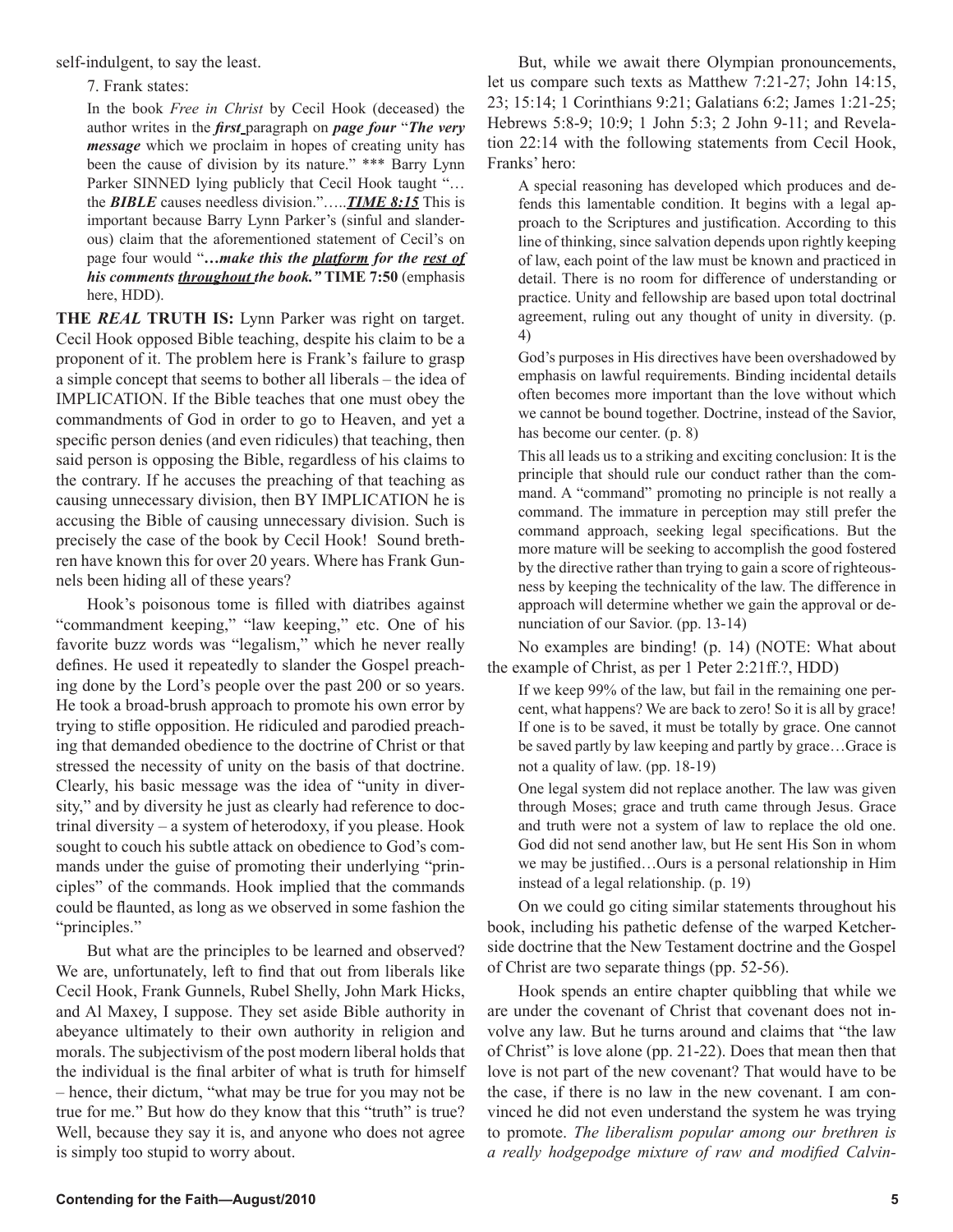*ism, hard and soft Arminianism, muddled Wesleyanism, and just plain old Holy Rollerism wrapped up in a post modern shell glazed with an agnostic sauce heavily seasoned with the rankest elements of form criticism, higher criticism, historical criticism, and textual criticism, et al.* In such a theological stew self-contradiction abounds. Hook appeared to be an accomplished master at such self-contradiction.

Hook admitted, for example, that there is a "rule of action" (p. 20) involved in the covenant, even though there is no law that is part of it. But "rule of action" is the basic dictionary definition of "law."

Furthermore, he states that we are not saved by keeping commandments, while, at the same time contending that "Christ's law is love" (pp. 21-22) and must be obeyed in order for us to go to Heaven! So, no commandment keeping is essential but it is essential that we keep the commandment to love one another (pp. 22-23)! No wonder Cecil Hook is Frank's patron saint, because Cecil was as confused as Frank is on the subject of salvation.

Hook self-contradictorily stated on page 23:

We are justified by grace through faith in obeying the gospel. Efforts to be justified by law would nullify the grace of Christ. Our response to God's grace is the love which God initiates in us.

But obedience implies a response to some obligation or commandment. It involves then by definition some degree of commandment keeping. Even if one restricts this to "love," as Hook tries to do, he implies that there is at least one commandment to be kept that is essential to salvation and so effectively refutes his own claim that we are not saved by commandment keeping. He also implicitly admits that unanimity must exist on both knowledge and obedience to that commandment – that specific body of doctrine, however small – for unity and fellowship to exist.

But true Bible love is not simply an emotion. It requires action (1 John 3:17-18). How then does one know what action is or actions are in keeping with this commandment, and so, by extension, are contemplated within it? Is it not by way of some "rule of action," or law, that illuminates just what action is or what actions are so contemplated? Does not Gospel obedience itself involve specific commands beyond simply feeling good about the Savior in order for one to truly obey? Is repentance, for example, not a command to be obeyed (Luke 13:3, 5; Acts 17:30-31)? Most certainly, even though Frank contended at Spring that the sins of a child of God are forgiven without it.

A critical fact is that no one, not even Lynn Parker, can necessarily help Frank's inability (or else unwillingness) to use basic deductive reasoning on these matters. Lynn is excellent in logic. So is David Brown. Terry Hightower excels in it. But the three of them together may not be able to help Frank's seeming inability (or is it unwillingness?) to grasp the force of deductive reasoning and especially implication.

Let Frank agree to debate the teaching of Cecil Hook's

book in a public venue, and maybe he will be compelled to start reasoning as he ought rather than giving a knee-jerk reaction borne of abject ignorance. (Al Maxey might even be his moderator, since he so seemingly concerned about Frank's case. He too could benefit from the experience of having really to think for a change rather than misrepresenting his reference sources as he does on MDR.) But there is more to this than meets the idea immediately, as we note in what follows.

It will also be observed that Frank has no problem adjudging that Lynn not only sinned, but also "lied publicly," which implies that Frank knows that Lynn knew what he was saying was not so. But how does Frank know that is the case? He had to draw that conclusion by some form of implicature, even though he drew it wrongly. In other words, Frank had to draw the conclusion from what he believed the facts to indicate by way of an implication. Yet he failed to see in Lynn's presentation that such was precisely the basis of Lynn's statement in view of Hook's own writings.

Frank also judges Lynn to be guilty of "sinful and slanderous" speech relative to his statements on Hook's book. It seems Frank believes that he has the right not only to make a determination as to the moral nature of Lynn's claim but also of Lynn's motives. Such wonderful love flows from the mind and then through the keyboard of Frank Gunnels!

We also wonder why the same grace that he claimed would cleanse his sins, even if Frank failed to repent of them, would not cleanse the supposed sins of Lynn Parker? HMMM? Evidently, this kind of grace only works for sins committed by liberals.

What Frank is mad about is that Lynn Parker dared expose the fallacies and errors of a man whom Frank obviously would canonize if he were a pope. The modern pantheon of liberals surely includes one Cecil Hook, whose error, like "the way of Cain," still leads people into perdition. *And, yes, Frank, Cecil Hook does know better now – just as Cain does!*  If one can draw that conclusion relative to Cain, then he can draw that conclusion relative to one who has gone "in the way of Cain," the way of rebellion (Jude 11).

At the 2010 Spring *CFTF* Lectureship open forum, Frank actually contended that the quotation was misquoted by Lynn. When Ken Chumbley challenged him on the matter, Frank was at a loss to show that the quotation was misquoted. To this date Frank has not repented of that misrepresentation of Lynn's statement. What is "sauce for the goose" ought to, at the very least, "be salad dressing for the gander."

As to the current charges from Frank, to be precise here, there is no dispute over the accuracy of the quotation in this document by Frank. *The dispute is over the implication of the quotation, which Frank clearly misses – whether willfully or otherwise.* 

8. Frank writes further:

**THE TRUTH IS**: WHAT CECIL HOOK WAS REFER-RING TO AS **"THE VERY MESSAGE"** IS CLEARLY EX-PLAINED IN HIS THIRD PARAGRAPH. CECIL HOOK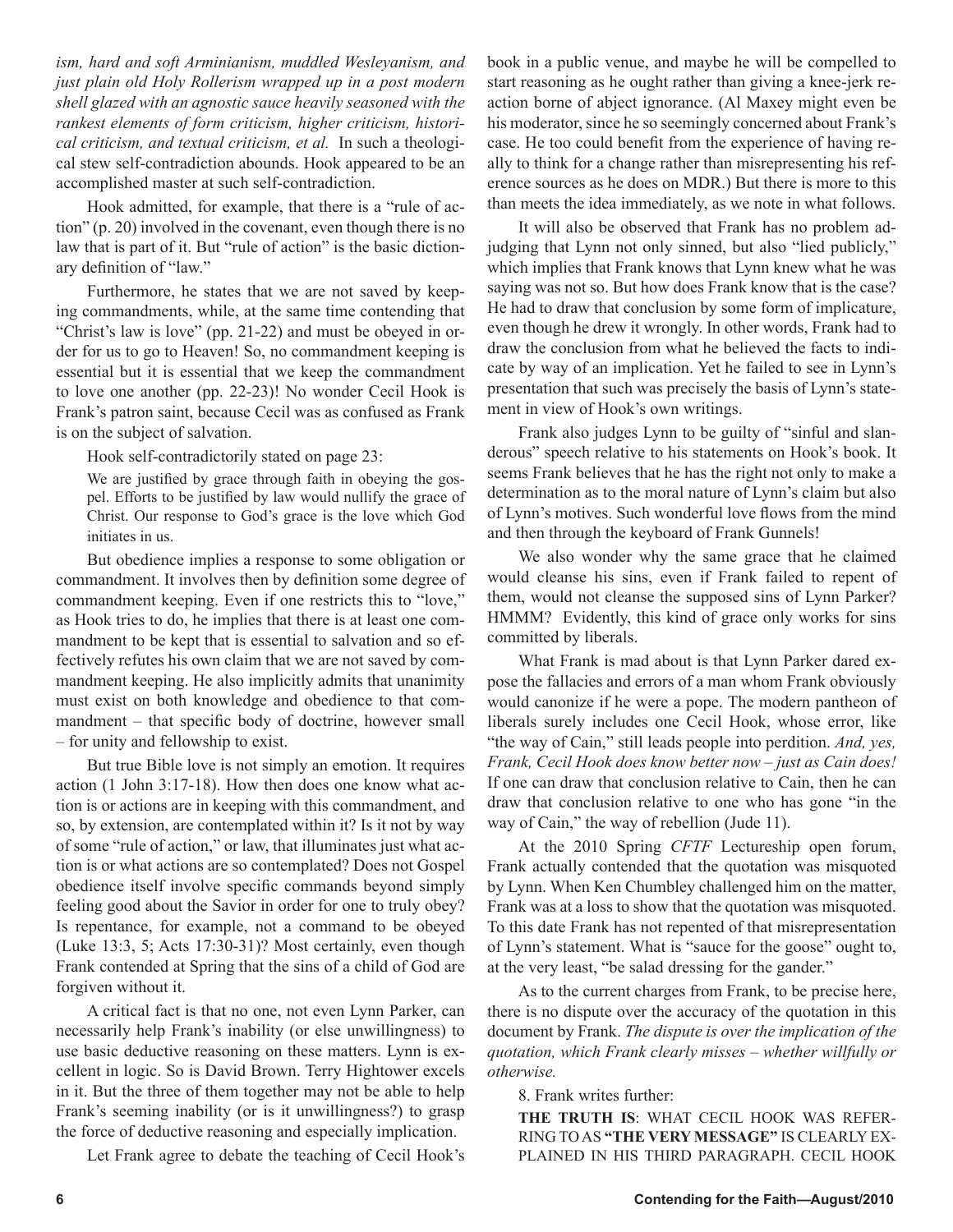WROTE: "There is **no room for** difference of understanding or practice. Unity and fellowship are based upon **total** doctrinal agreement, ruling **out any** thought of unity in diversity." ……**.PAGE 4** (emphasis his, HDD)

**THE** *REAL* **TRUTH IS:** Frank does not give the complete picture as to what Hook meant by these expressions (see above). In fact, page 8, it will be recalled provides the following statement in the same chapter expanding on Hook's explanation from page 4:

God's purposes in His directives have been overshadowed by emphasis on lawful requirements. Binding incidental details often becomes more important than the love without which we cannot be bound together. Doctrine, instead of the Savior, has become our center. (p. 8)

As we have noted, Hook's attack by implication is on the Bible itself. The very word "doctrine" simply means "teaching." If it is taught, it is doctrine. If it is taught in the Bible, then it is Bible doctrine. As the text of the Bible (and specifically for our age the New Testament) is couched in words that teach, then the Bible (and thus the New Testament) is doctrine. To deny the essentiality of doctrine to salvation is to deny the essentiality of the Bible, pure and simple. What is so hard for Frank and his cronies to grasp about that? Do they believe that one must believe the doctrine of the vicarious death of Christ in order to be saved? If so, then they admit that there is at least one doctrine essential to salvation, and so goes down forever their house of cards! In reality, Cecil Hook tried to have it "both ways."

Observe the following absurd comment from him in a section titled "Jesus is the Creed":

Our belief is not in efficacious tenents (sic) of faith which we call the gospel – belief in the Sonship, atonement, resurrection, and ascension. These have no saving power though it be declared that the gospel is God's power to save (Rom. 1:16). The power is in Christ who is the Good News of salvation. But deny any of these facts and you destroy the creed because you have taken away the basis of hope in Christ. He that believes not shall be damned. (p. 60).

This is pure nonsensical double-talk. Hook affirmed that belief in these doctrines is not essential to salvation, but if you disbelieve them then you "destroy the creed because you have taken away the basis of hope in Christ." Thus, you cannot be saved. So they are essential and yet not essential at the same time and in the same way to one's salvation. This is clearly a self-contradiction.

Jesus said, **"Except ye believe that I am" (eigo eimi, Greek text), ye shall die in your sins"** (John 8:24). Paul declares in Romans 10:9 that we must **"believe in (our) hearts that God hath raised Him from the dead"** in order to be saved. These and a myriad of other texts show the absolute folly of Hook's previously noted opening statement. As with so many liberals, he was so determined to get away from the necessity of certain propositional truths that he resorted to perverting God's Book to do it. Yet, he had to turn around and admit them back in under the rubric of his last two sentences.

Such self-contradiction is found throughout this book, and no amount of alibis by Frank Gunnels or anyone else can change or cover up that fact.

 Furthermore, is it not the case that Paul taught that one can be saved by **"taking heed to himself and unto the doctrine"** (1 Tim. 4:16, emphasis mine, HDD)? What would Frank's answer be to this question? What could it be, given his defense of Hook's error precluding doctrine from salvation?

9. But Frank persists in pursuing his wild goose chase anyway, by adding:

**THE TRUTH IS:** THE VERY MESSAGE CECIL WAS REFERRING TO WAS NOT THE **BIBLE**. IT WAS NOT THE **BIBLE** THAT HAS BEEN THE CAUSE OF DIVI-SION. THE "CAUSE OF DIVISION WAS "…how foolish our claim for doctrinal unity is." (**PAGE 4**, emphasis his, HDD)

**THE** *REAL* **TRUTH IS:** Frank is involved in wishful thinking. He has ignored the rest of the book, which clearly involves an implicit attack on Bible authority. Frank ignores the abundant evidence of Hook's disdain for New Testament doctrine, which by definition is the very body of the New Testament itself. Let Frank put forth one item revealed in the New Testament that is not by definition revealed through teaching. Is love taught in the New Testament? Then it is part of New Testament teaching or doctrine. In fact, the Lord taught on love in the great Sermon on the Mount, which itself is described in Matthew 7:28-29 as doctrine. Let Frank wrestle with that simple thought a while. One would have thought that having a few months he would have developed a better case on the matter than his diatribe here shows.

10. But Frank, his case battered and bruised by inconvenient facts, presses on, by claiming once more: "Lynn Parker LIED again when he said Cecil teaches: '*If you are dedicated to obeying the Law of Christ Hook says (on page 14 of his book) you are immature, you are just immature.'*……**TIME 31:0**7."

**THE** *REAL* **TRUTH IS:** Lynn Parker did not lie, which again is yet another judgment claim made by our loving brother, Frank Gunnels. Hook, after having spent about three pages on this thought of immaturity, states expressly:

The immature in perception may still prefer the command approach, seeking legal specifications. But the more mature will be seeking to accomplish the good fostered by the directive rather than trying to gain a score of righteousness by keeping the technicality of the law.

What does Frank not grasp here? Is he accusing Lynn of misquoting Hook? If so, then he needs to say so. The fact is that Lynn was not quoting any lengthy statement on the matter, but merely summarizing Hook's position. Hook had spent three pages before stressing this distinction between those whom he considered immature and those whom he considered mature. The immature to him clearly were those who sought to be precise in their obedience to the law of Christ. He stated, for example, on page 12: "We see both levels of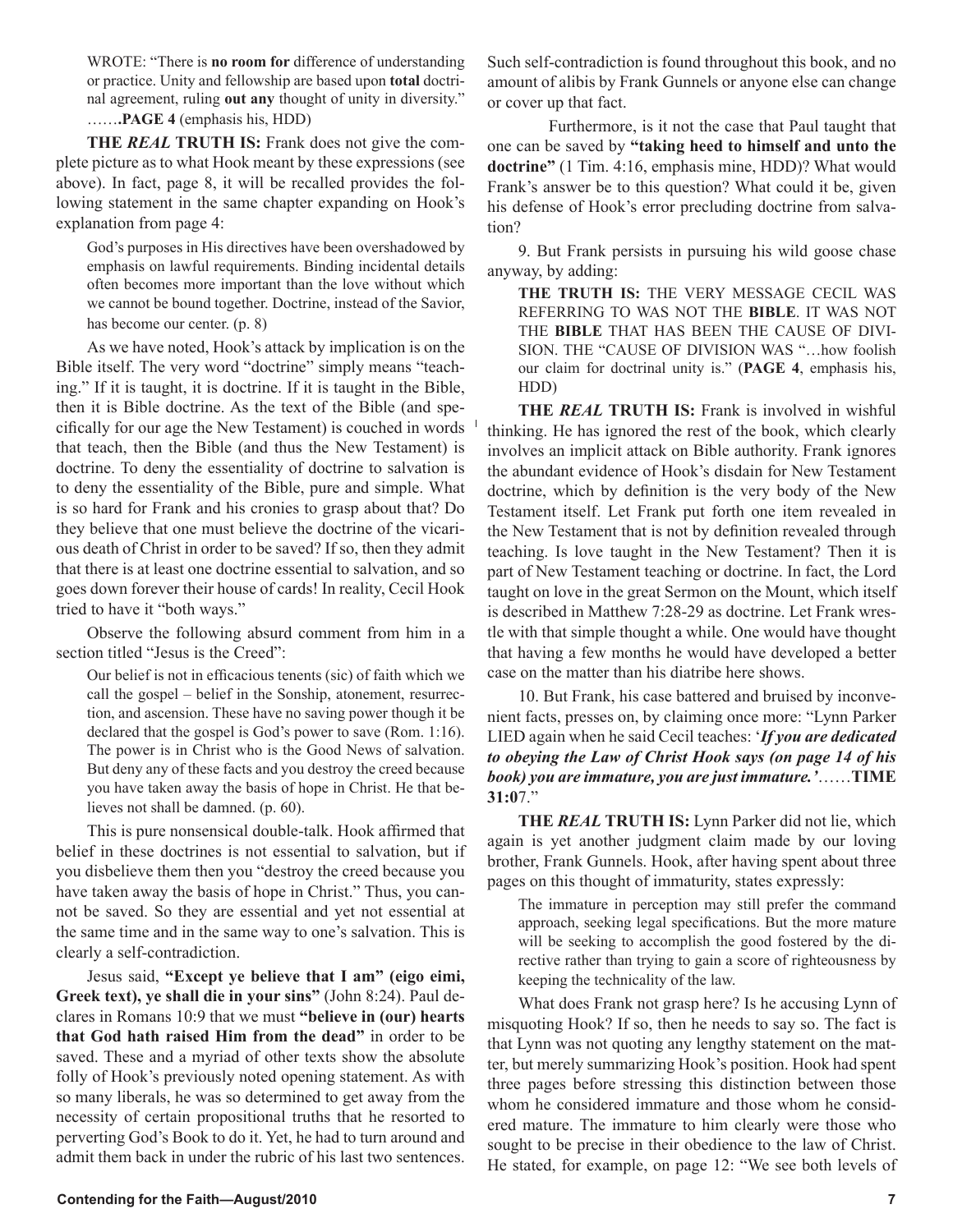responsibility and obedience in God's family. Our immaturity has been evident. We often search earth and heaven to find all the legal requirements and limitations."

More such quotations contrasting those whom he depicted as immature with those whom he considered mature can be adduced from the book. Certainly, Hook believed that any who sought to keep God's Word as it is written were immature. He constantly stressed the importance of principle over the means by which the principle was expressed and without which the principle could not even be known. In fact, he appeared to be at a loss as to how to identify the principle when it came to actually applying his new hermeneutic to the text. Frank seems to have the same shortcomings.

By the way, one does not have to "search earth and heaven to find all the legal requirements and limitations." All one has to do is "search the Scriptures daily" (Acts 17:11; John 5:39; 2 Tim. 2:15; 3:15-17; 1 Peter 4:11).

11. Frank concludes this portion of the diatribe by stating:

**THE TRUTH IS:** BARRY LYNN PARKER PROVES HIS SPIRITUAL IMMATURITY WITH HIS SINFUL TWIST-ING OF CECIL HOOK'S ACTUAL TEACHINGS. I THINK THAT ANY NORMAL PREACHER CAN SEE THAT (IN CONTEXT) CECIL WAS CONTRASTING **SPIRIT** OF THE LAW VERSUS THE **LETTER** OF THE LAW. (emphasis his, HDD)

**THE** *REAL* **TRUTH IS:** Frank confirms Lynn's point. Yes, indeed, Hook was contrasting the *spirit* of the law – at least, his conception of that spirit – with the *letter* of the law. *But, how does one come to understand what the spirit of a law is except by proper exegesis and application of the letter of the law?* Once again, Frank in his own inept way has blundered into confirming the very point of Lynn's critique. Hook's book is an attack on the letter of the law, the Bible. Thank you, Frank, for this marvelous unsolicited and un-coerced testimony to Hook's rank liberalism! You have done the Cause of Christ a great service by your admission. This is Lynn's point precisely! The supposed spirit of the law, according to Hook, is above and more important than the law itself! Talk about a "sinful twisting" of one's teaching! Cecil Hook twisted and Frank Gunnels twists the Scriptures as it suits them. Of course, Hook does know better now, and unless Frank repents he too will know better as well, the hard way (Rev. 22:18-19; Gal. 1:6-10; 2 Peter 3:16). It is Frank who is not only immature, but he has regressed into sectarian error with his mentor.

12. Now appears the brazen hypocrisy of Frank Gunnels, as he fumes: "Lynn Parker SINNED when he made himself **JUDGE** over Cecil Hook's soul when he stated: **"Right now (at this very moment) Cecil Hook knows what he taught is false doctrine."**… **TIME 14:34** (emphasis his, HDD)

**THE** *REAL* **TRUTH IS:** Frank has just condemned himself! He has practiced throughout his personal attack on Lynn, David Brown, and the eldership at Spring (and since then on several other preachers and churches in numerous emails – *Editor*) what he condemns Lynn of supposedly doing—**"With what measure ye mete, it shall be meted unto you again."** *Frank set himself up, given his definition of terms, as the JUDGE over their souls, as well as all the others whom he excoriates.* Hypocrisy, clear and simple!

The fact is Cecil Hook does know that what he taught was false doctrine, if the Bible's teaching about the punishment of the false teachers is true (and it is, cf. 2 Peter 2; Jude 4-19). It is turn or burn! That is the real truth that Cecil now understands, despite the false teaching of Edward Fudge and Al Maxey on the nature of this punishment.

Frank arrogates to himself a power that he forbids to his opponents—typical liberal thinking and conduct. Evidently, we are to conclude that Frank has elevated himself to the White Throne of Judgment, given his previous statements regarding these folks *in view of his statement here*. But somehow many others and I failed to get the heavenly memo that proclaimed Frank as Jesus Christ re-incarnate. There must have been such, for surely our loving brother would not have presumed to do what he now condemns!

13. Frank states: "**THE TRUTH IS:** GOD ALONE IS THE JUDGE OVER MEN'S SOULS."

**THE** *REAL* **TRUTH IS:** Yes, God is the Judge over men's souls, and He will do right! *But He has given abundant evidence as to what happens to those who persist in sin, including those teaching false doctrine.* Lynn simply drew the conclusions, as we all should, demanded by the inspired Standard of Judgment, to which Cecil Hook in teaching and practice was in rebellion up until his death (John 12:58; Acts 17:30-31). We are able, yea commanded, to make **"righteous judgment"** in such matters in as much as our observations accord with the Scriptures (John 7:24; Ma. 7:15-16), wherein the righteousness of God is revealed (cf. Rom. 1:16-17). If we are to snatch people **"out of the fire,"** as per Jude 23, then it is self-evident that we then must be able to and, therefore,

### **FREE CD AVAILABLE**

*Contending for the Faith* is making available a CD-ROM free of charge. *Why is this CD important? ANSWER*: It contains an abundance of evidentiary information pertaining to Dave Miller's doctrine and practice concerning the re-evaluation/reaffirmation of elders, MDR, and other relevant and important materials and documents directly or indirectly relating to the Brown Trail Church of Christ, Apologetics Press, Gospel Broadcasting Network, MSOP, and more.

To receive your free CD contact us at *Contending for the Faith*, P. O. Box 2357, Spring, TX 77383-2357, or email us at dpbcftf@gmail.com.

**If you desire to have a part in the distribution of this important CD you may make your financial contributions to the Spring Church of Christ, P. O. Box 39, Spring, TX 77383.**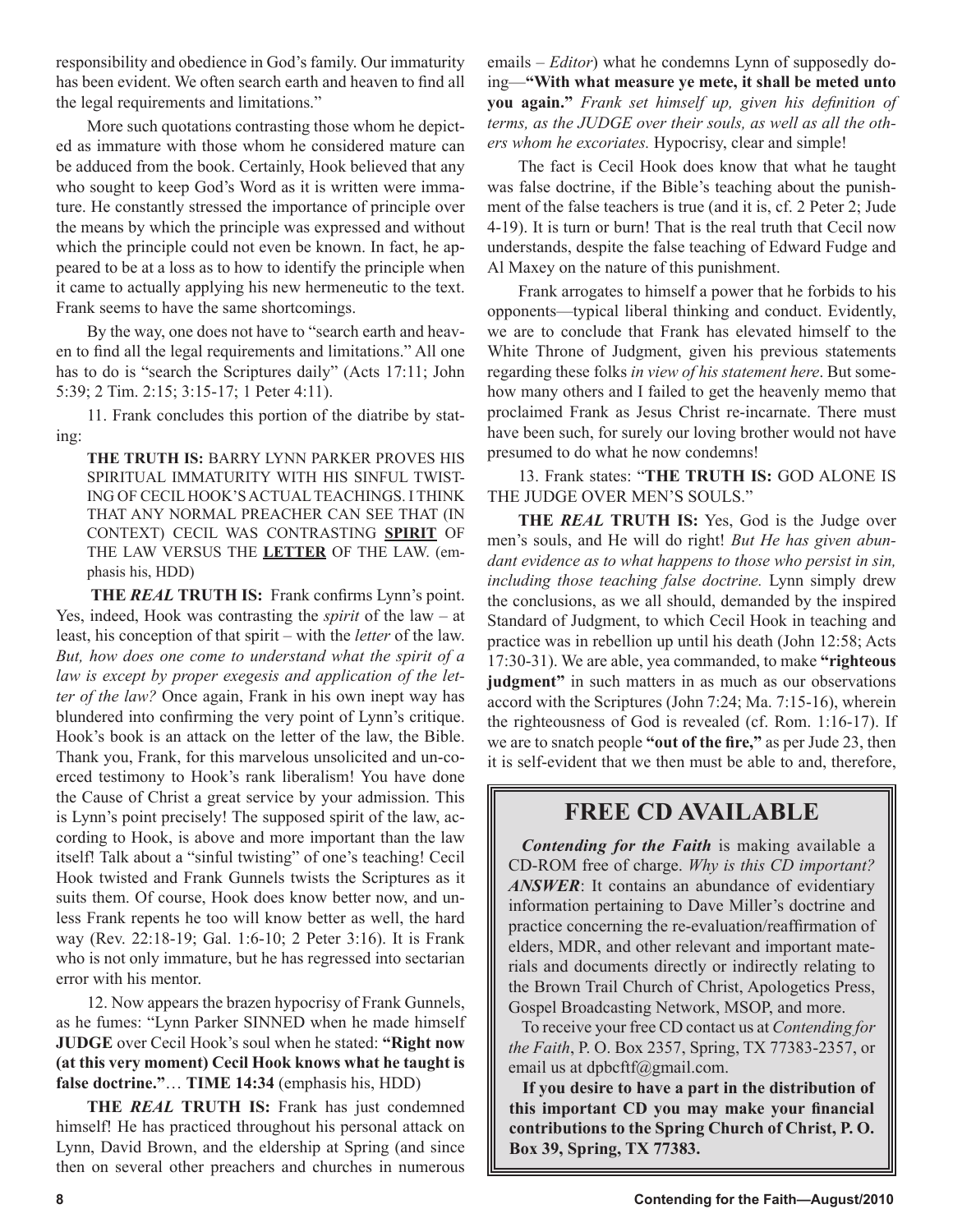can (have the ability to) *observe* one's behavior and know whether or not he is in such danger. And, if we can do that, which the text presupposes, then we can also know that if that one has not repented when this life is over, then he has passed into the fires of hell.

The inspired apostle John implied that we could even know that one does not know God and is a liar in professing to, by virtue of his failure to keep the commandments of God (1 John 2:3-4). In fact, the one who "makes a practice of keeping His Word" (the force of the Greek verb tense) is the one in whom love for God is perfected (mature or complete), according to 1 John 2:5. Talk about maturity versus immaturity! Jesus had a distinctly different idea of the matter than Cecil Hook would have had folks to believe than that advocated by his hapless follower, Frank Gunnels, et. al.

14. Frank, undaunted by his own absurdities, continues: "**THE TRUTH IS**: MANY APOSTATE MEN GAVE AN **'AMEN'** AT LYNN PARKER'S **CLAIM** TO BE JUDGE OVER CECIL HOOK'S SOUL." (emphasis his, HDD)

**THE** *REAL* **TRUTH IS:** They did not "amen" a lie. Neither were these men "apostate," as Frank asserts. He is claiming to know something for which he has no evidence at all, and is again demonstrating a most profound hypocrisy in passing judgment on these men. To him we say, "Physician, heal thyself!"

Also, Lynn never made a "claim" (Frank's word) to be the judge of Cecil Hook's soul. Thus, Frank lied here against Lynn, who merely stated what the Bible itself implied concerning brother Hook. This is due to what the Word of God teaches concerning the condition of one who dies a false teacher, as Cecil did. Frank ought to be bemoaning Cecil's awful state and realize that those warnings apply as much to him as anyone else, if he persists in his errors. Instead, he gets mad at those who simply state the truth of the matter and makes unfounded, hypocritical, and self-righteous accusations.

15. But Frank presses on, despite his apparent hypocrisy and in blind arrogance. He writes: "Lynn Parker SINNED again lying when he wrongfully condemned Cecil Hook saying: *'Then he is going to mishandle the scriptures and show a great disrespect for them as well.'* …..**Time 33:55"**

**THE** *REAL* **TRUTH IS:** Lynn was absolutely correct. Hook's book demonstrates a most troubling misuse of the Scriptures and a monumental disrespect for their authority. Frank obviously has not read the book! Or, if he has done so, he did not read it carefully. The fact that he seems oblivious to his own blatant self-contradiction concerning the matter of judging may give us a clue as to his real problem here. Frank may not see the problems with Hook's tome simply because he does not want to see them. So he glosses over the self-contradictions, absurdities, inanities, and abuses of the Scriptures by his obvious hero. It is a serious matter, regardless of the motive, to lie against the Word of God! Hook's book does so almost on every page, Franks' attempted apology notwithstanding.

16. Again, hear Frank judge Lynn Parker:

**THE TRUTH IS:** IT WAS BARRY LYNN PARKER WHO REPEATEDLY TOOK CECIL'S TEACHINGS OUT OF CONTEXT (IN AN ATTEMPT TO WRONGFULLY AND SINFULLY CONDEMN CECIL) FOR SOMETHING CE-CIL DID NOT TEACH. (emphasis his, HDD)

BUT THE REAL TRUTH IS: Lynn dealt with Cecil's teaching *in situ* (Latin for "in the place where it is found and not been moved"). Again, let Frank submit and sign propositions to defend Cecil Hook's book in public debate. He certainly believes that he could carry the day on the issues involved by virtue of his appearance at Spring and his written statements on the matter. Let him give account as a man ought to under these circumstances rather than running from direct questioning and having to face up to Hook's blunders under fire. Instead, all Frank does is act like a spoiled brat taunting an opponent from across the playground. The documentation in Lynn's manuscript alone refutes the foolishness of Frank's statement here.

17. Next Frank blubbers:

Lynn Parker SINNED again when he intentionally quoted Cecil (**out of context**) "A man need not have New Testament writings to know the will of God for Holy living. That is a quote." ….**.PAGE 135**……**TIME 33:05** 

The New Testament Scriptures, which are a blessing to us, will not be necessary as they continue to call on their God in Christ. …… **PAGE 136** …. **TIME 34:23** (emphasis his, HDD)

**THE** *REAL* **TRUTH IS:** *These are verbatim quotes from Cecil hook's book.* Frank simply cannot accept the fact that these quotes imply a profound disrespect for New Testament teaching. These quotes also form conclusions for universal application that Hook drew. Lynn is not responsible for Hook's blunder. Let Frank defend these quotations in public debate and show that Cecil was misrepresented by Lynn.

Go back to pages 34 and 37 and notice Hook's teaching of situation ethics. He stated on page 29, "Even the most rigid of God's laws were not always inflexible. There are examples showing that in certain circumstances there was elasticity in the most absolute laws." He also wrote: "These 'violations' became good because of the higher motives which prompted them" (p. 32). And again, he said, "Sometimes it is easier to keep legal specifics than to make responsible decisions" (p. 32). He went on to state, "No one can prove when life begins

**2009 CFTF BOUND VOLUMES AVAILABLE WRITE, PHONE OR E-MAIL US TODAY FOR YOUR COPY. ORDER AN EXTRA COPY FOR A FRIEND. \$8.00 Per Vol.& \$3.00 S&H**

**Send Your Orders to:**

**CFTF, P.O. Box 2357, Spring, TX 77383-2357 Texas Residents Add 7.25% Tax**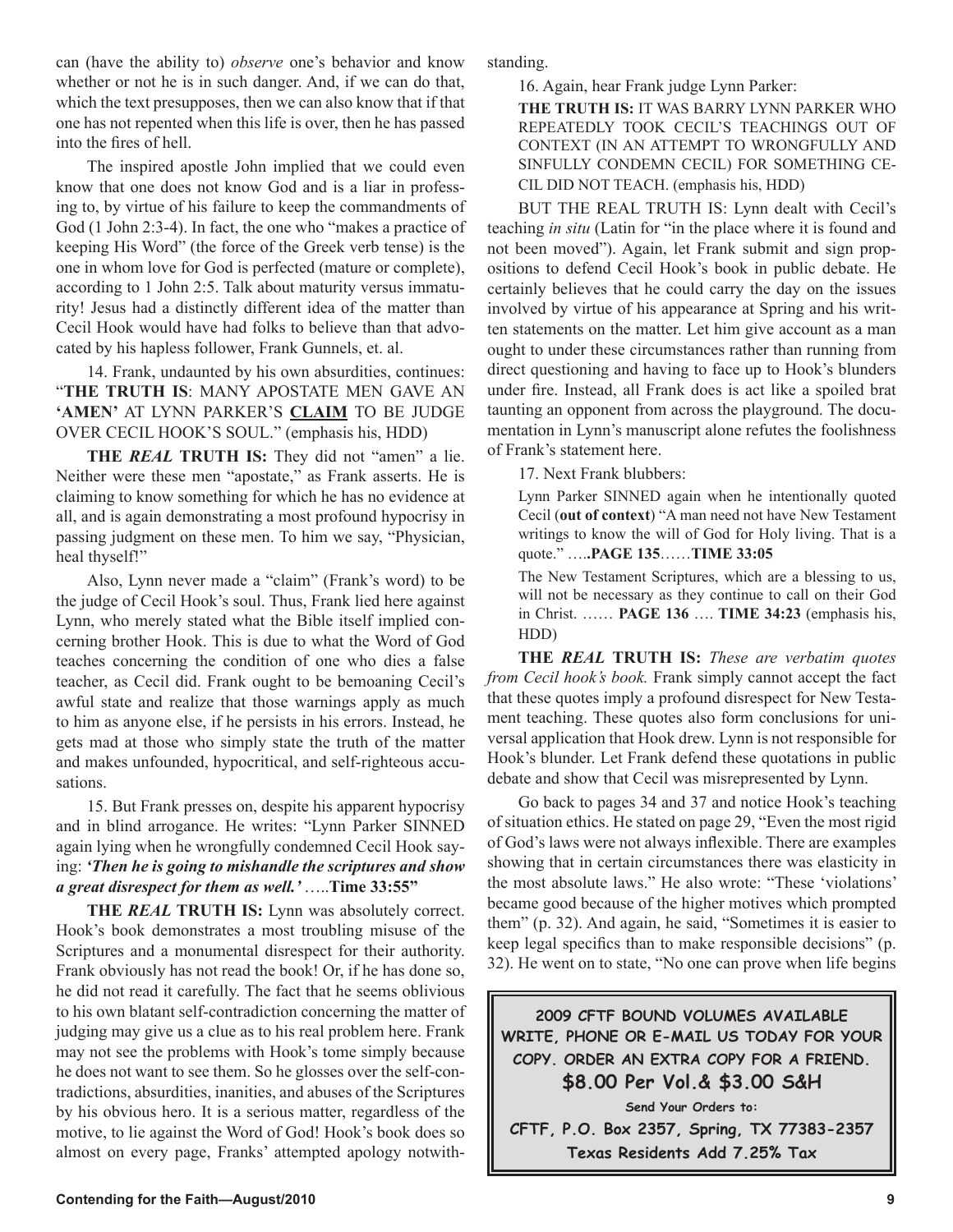by the Bible" (p. 34). Would Frank like to test that in public debate? Is Frank ready to defend abortion on demand simply because Hook claimed that the Bible did not identify when life begins?

In the lectureship's open forum, Frank claimed that Lynn had misquoted the second statement by adding another "phrase." While it is true that Lynn stated that the New Testament Scriptures "are a blessing to us" in the clause "which are a blessing to us." It is really misreported by Frank as part of the quote itself. It is parenthetical, and given as an aside comment on the importance of the NT Scriptures in contrast with Hook's obvious disrespect toward them. It was spoken and not written. Lynn did not set it aside as clearly as one does when he gives it in written form. In speech it is more difficult to do, because punctuation is not expressed. In some cases, it is completely unable to be expressed in normal speech.

The crucial fact concerning this clause, however, is that it does not change the essential meaning of the statement by Hook one iota. The central thought is not changed. It also does not by itself place the quotation in a bad light, unless Frank does not believe that we are blessed by the NT Scriptures. The criticism by Frank is just another example of carping.

18. Frank then claims:

Lynn Parker continues his SINFUL actions while condemning Cecil Hook when he says 'Those are astounding statements aren't they? *That someone (who claims to be loyal to the word of God, one who says then that he is a Christian) would ever say something like that'*……**TIME 34:35**

**THE** *REAL* **TRUTH IS:** The statements by Cecil Hook cited by Lynn are indeed "astounding." They are deeply troubling to folks who do care about Bible authority. That Frank does not find them troubling really says more about Frank Gunnels than Lynn Parker. It is a genuine concern that especially someone like Cecil Hook, who supposedly was a Gospel preacher, would make these kinds of statements. As I documented earlier, he taught situation ethics. He asserted a position that implies that abortion on demand may be all right and even sanctioned by the Bible. He affirmed a doctrine that holds that we can just go by what we lovingly think is best rather than by what the Bible specifically states on a given matter. This is definitely astonishing stuff, and that Frank, as well as his supporter Al Maxey, sees no problem with it only adds to our astonishment.

19. But that is not the only thing astonishing about Cecil Hook's teaching. It is also the spin that liberal Frank is willing to put on it in order to try to sanitize Hook's obvious error that is equally "astounding," to borrow Lynn's term. Frank Gunnels has the audacity to further alibi for Hook, by writing:

**THE TRUTH IS**: CECIL IS TEACHING (in the context) WAS {sic} ABOUT THE CONVERSION OF THE ETHIO-PIAN EUNUCH……. PAGES 133-136

CECIL'S COMMENT CONCERNING (the Ethiopian, NOT US) {sic} NOT NEEDING THE NEW TESTAMENT WRIT-INGS WAS APPLICABLE TO THE: "poor treasurer doesn't have a copy of the New Testament Scriptures, either, because NONE were in existence."……**PAGE 134**

What will God require of that noble Saint in **his remote** land? He will want him to continue to **believe in Jesus** and to grow in that Faith. His **Old** Testament Scriptures **WILL SERVE** that need, eve**n as they served other** Disciples **then** and now. (emphasis his, HDD)

**THE** *REAL* **TRUTH IS:** What does that have to do with the price of eggs in China? The statements are still astounding and troubling to anyone who truly holds dear the authority of God's Word! Yes, the specific subject matter concerned the Ethiopian Eunuch, but what does that have to do with the issue at hand? Hook could have just as easily been using and perverting the Bible's teaching on the conversion of Saul of Tarsus, or even made use of one of Aesop's fables to draw the absurd conclusions that he does. The crucial fact is that Cecil Hook taught false doctrine and propounded it by perverting the Biblical Record to do it.

Cecil Hook is the one who extrapolated from his recounting of the conversion of the Ethiopian Eunuch the conclusion represented in his statements that one does not need the New Testament in order "to know the will of God for holy living." In doing so, Hook seems to have missed (or else ignored) the implication of his own recognition on page 135 that the Eunuch, who had gone up to Jerusalem **"for to worship,"** was already practicing many things that were right *by virtue of Old Testament teaching*. The ethical principles of the Old Testament are also part of the New Testament, and it is under that law that the Eunuch now operated rather than the former. But also the Eunuch did have access to New Testament teaching on holy living *in the person of the inspired preacher Philip*. He had the New Testament, at least as much as had been thus far revealed to him and other inspired men, not in the form of the inspired Book, but in the form of the inspired

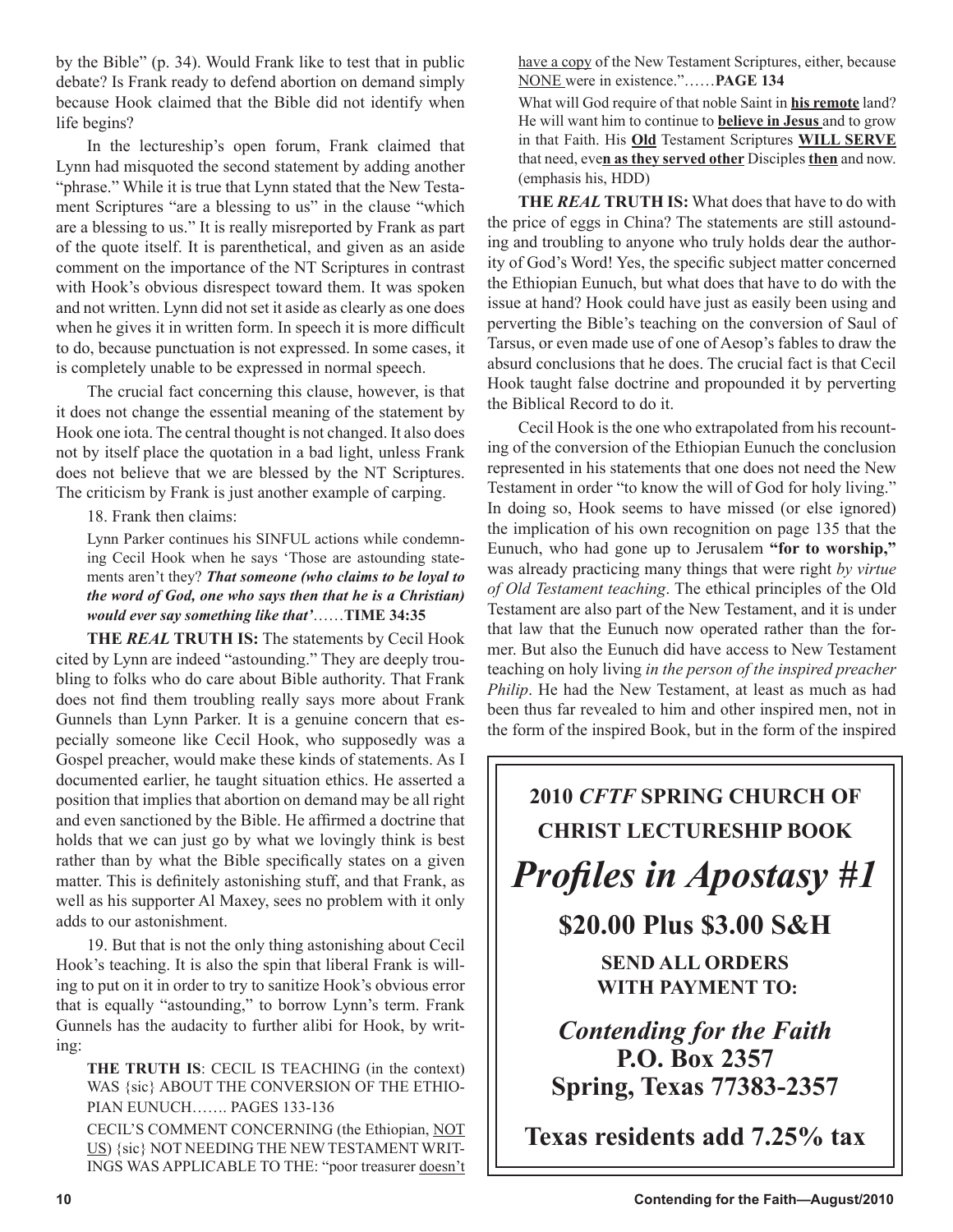preacher (1 Cor. 2:9-16). According to early Christian history, Matthew went down to Ethiopia as well and preached the Gospel. He easily could have known this man personally. In fact, that is where Matthew was martyred according to early tradition. We do know that by A.D. 63 the Gospel had gone "into all the world," which would certainly include Ethiopia (Col. 1:6, 23).

Does Frank claim to know everything that Philip actually taught the Eunuch on this occasion? Does he even know how long Philip spent teaching the Eunuch? Can he tell us precisely the length of time embodied in the statement, **"And as they went on their way…"**? We do know that what Philip taught was more than what is expressly stated by virtue of the Eunuch's question: **"See, here is water; what doth hinder me to be baptized?"** (Acts 8:36). Cecil Hook took an awful amount of things for granted in formulating his foolishness, but then liberals often do!

It was Cecil Hook, not Lynn Parker, who made the application to what he (Hook) thought was the meaning of the text to everyone today by the troubling statements that Lynn cited. Frank's anguish over Lynn pointing out the absurdity of the false conclusion reached by Cecil is not Lynn's problem. It is Frank's. He needs to reread what Hook did with his study on the Eunuch. Cecil has pulled the wool over Frank's eyes or else Frank again fails to understand the implication of his teaching.

The sentence *immediately preceding* the first statement cited in this section by Lynn shows the real force and scope of it. The first statement, it will be noted, held "A man need not have New Testament writings to know the will of God for holy living" (p. 135). Notice, "a man" – not just the Ethiopian Eunuch as Frank would have us to believe! Cecil Hook was making a universal application here. But the sentence directly before it states: "God still wants the same response from man." Does Frank know the meaning of "still"? Does Frank not understand the use of the word "man" in this sentence? Does he not perceive any connection at all between the two sentences, which stand in such close relationship in the very same paragraph, as to meaning and the use of the noun "man"? Cecil Hook was not just talking about the Ethiopian Eunuch. He was drawing a conclusion that he was applying to everyone.

The second statement cited by Lynn leads to the same conclusion and application. The opening sentence of the paragraph in which it stands shows that to be the case. Hook wrote: "Hopefully, the treasurer will influence his family and friends so that they will accept Christ" (p. 135). Hook is not just including the Ethiopian Eunuch in this, but now his "family and friends." He went on to state in the next sentence: "Then in **their** (*Whose?—* DD) discipleship, together **they** (*Who?—*HDD) will engage in such activities as will strengthen **their** (*Again, whose*?–HDD) faith and encourage **them** (*Whom?—*HDD) in fulfilling God's timeless law in **their** (*Whose?—*HDD) lives" (pp. 135-136, emphasis mine, HDD). Clearly, he refers to the Eunuch's "family and friends." Ultimately, it would have to include also those who would in turn be so influenced by them as the Eunuch had influenced his "family and friends." It is then that Hook stated: "New Testament Scriptures will not be necessary as they continue to call on their God in Christ." Cecil wanted to convince folks that we today are not to "look upon" any "pattern of conformity as sacred" (p. 136). This is the real purpose of his statements that Lynn cited. Cecil Hook's concept of being "free in Christ" really implied freedom from God's Word, pure and simple (2 Peter 2:18-19)! Frank will, most certainly, not like that assessment, but that is just as certainly the implication of Hook's "argument" here. The second statement summarizes the universal application that Hook obviously intended. Cecil Hook, in the next to the last paragraph of his book (that comes immediately after the paragraph bearing the quotation currently in question), stated:

All of this seems too simple to be true, yet I am not going to accuse the Spirit of poor judgment just because I have been confused. Effort was not lost in converting the Secretary of the Treasury of Ethiopia. And if the Spirit's way will suffice for the Ethiopian nobleman, *surely it will suffice for you and me*. (p. 136, italics mine, HDD)

Undeniably, the conclusion drawn in the preceding paragraph about the New Testament being unnecessary for them "to call on their God in Christ" was intended by Hook to apply universally, including both to him and to his readers. So, Frank's ruse in seeking to limit its scope to the Eunuch is false to its very core.

Astonishingly, Cecil Hook did not catch (or else ignored) another glaring self-contradiction in the paragraph bearing the second citation in dispute. It will be observed that he stated that these folks, the "family and friends" of the Eunuch, would be strengthened and encouraged *"in fulfilling God's timeless law in their lives"* (italics mine, HDD). So, they would be law-keepers — and obviously with Cecil Hook's approval! So, law keeping is not that awful, terrible thing that Hook has been railing against throughout his book. These people would be law-keepers, people holding to a "pattern of conformity." But they were supposed to be examples of just the opposite, given Hook's own position that we are no longer under law because we are under grace alone (pp. 18ff.).

Also, it will be observed that the statement dismissing the need for the New Testament text hints at some form of the available light heresy of Leroy Garrett and Al Maxey. The Devil has long known that to get men—and not just the Ethiopian Eunuch, Frank—away from God he must first get

**FIRST 35 YEARS OF** *CFTF ON DVD* **\$50.00 ORDER FROM** *CFTF* **P. O. BOX 2357 SPRING, TX 77383-2357**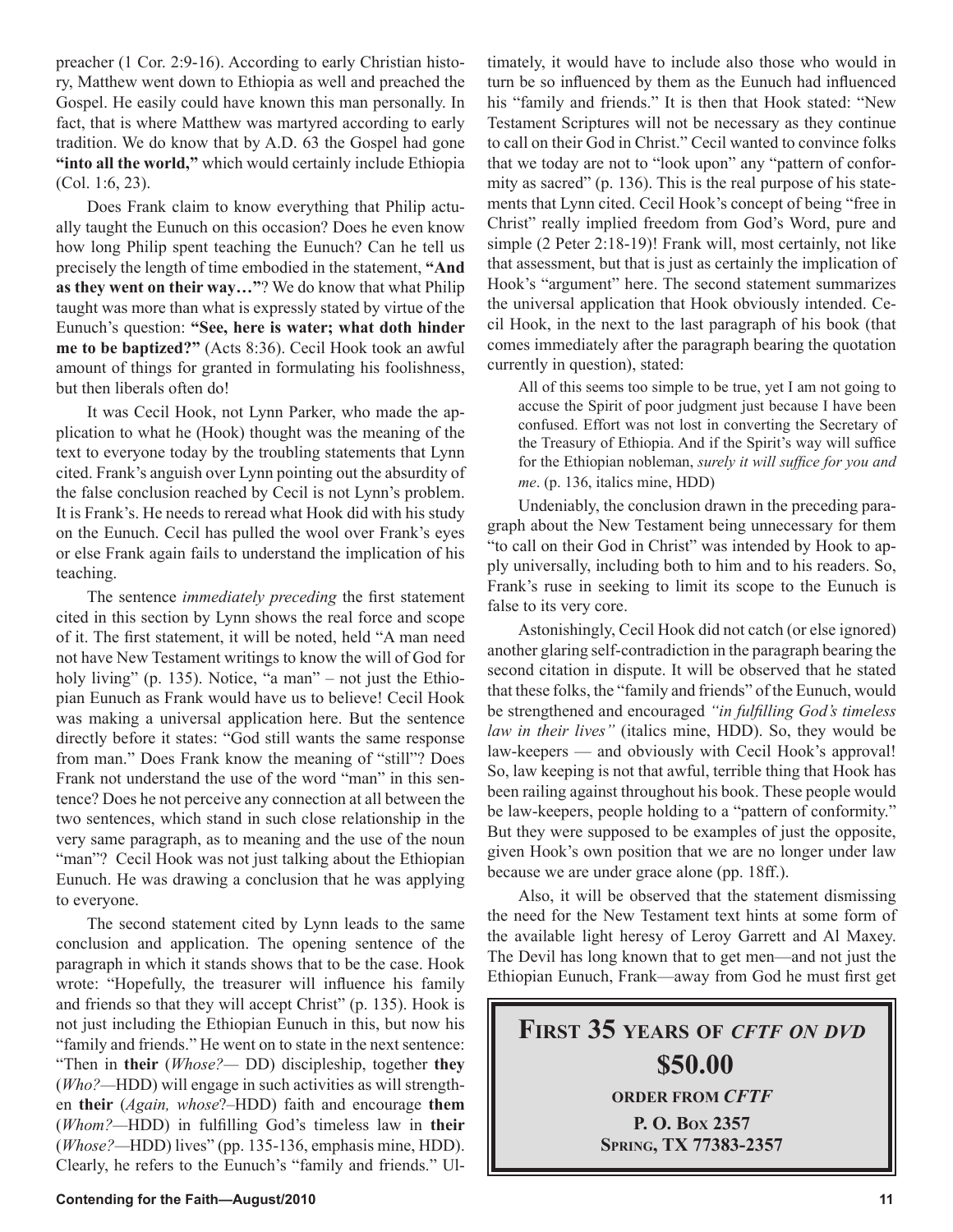them away from God's Word. That form of attack started with, **"Yea hath God said…?"** (Gen. 3:1ff.), back in the Garden of Eden and now focuses on attacking either the text of the New Testament itself or the obligation of men to that text. Unfortunately, Frank Gunnels has apparently become an unconscious supporter of this nefarious effort of the evil one by way of his loyalty to a false teacher who paraded himself as a messenger of light, the late Cecil Hook.

20. The carping nature of Frank's case against Lynn Parker is seen in the following statement from Frank. He writes: "Lynn Parker SINNED again when he *derogatorily (*sic) referred to *fellow Christian* Cecil saying: **'…Gospel preacher and I use that term loosely here.' ……..TIME 35:15**." (emphasis his, HDD).

**THE** *REAL* **TRUTH IS:** Get real! Frank has been derogatory toward Lynn and others throughout this document. Liberals have a tendency to think that using any form of condemnatory speech concerning someone is forbidden, except, of course, when they do it.

Now, think a bit, Frank! Did Jesus sin for calling Herod a **"fox"** (Luke 13:32), which was definitely not a complement to Semitic peoples despite one of its connotative uses today? Is being derogatory always a sin? Did Elijah sin when he mocked the prophets of Baal in 1 Kings 18? Will Frank lay a charge against him in the matter? Did Paul sin when he spoke of his fellows Jewish Christians among the Judaizers as those of "the concision" or "cutting off," a not so polite allusion to a botched circumcision (Phil. 3:2)?

Further, does not Frank here commit the same sin against Lynn that he accuses Lynn of having committed, if such were the case, since he does what Lynn did? Is this not a classic case of "the pot and the kettle"? Again, liberals bind burdens on others that they are not willing to bear. They do not believe that their self-made rules apply to them but only to those whom they view as enemies.

21. Yet, again, Frank complains: "Lynn Parker SINNED again when he condemned Cecil Hook saying: *'Now here is a man that says you do not need the scriptures and he devalues the scriptures*'….. **TIME 36:55**." (emphasis his, HDD).

**THE** *REAL* **TRUTH IS:** One does not sin by simply speaking the truth. We have established that Cecil Hook definitely did teach by implication that one does not need the New Testament Scriptures in order to call upon God in Christ, know the will of God concerning holy living, and such like. Throughout his book, Hook disparages obedience to the Scriptures as legalism, commandment-keeping, etc. Frank simply does not get it, and does not want to get it! He would rather carp and complain against imaginary slights to his hero, as in his next supposed "truth" premised on the preceding charge:

**THE TRUTH IS:** THE MORE LYNN PARKER PUBLICLY REVIEWED CECIL HOOK'S BOOK THE MORE LYNN CONDEMNS HIMSELF SPOUTING FORTH **LIE AFTER** 

### **LIE AFTER LIE AS THE TRUTH**. (emphasis his, HDD)

I believe we have shown who is the one lying, if anyone is, and it is not Lynn Parker. Frank's outburst here is childish and puerile, but this is what he considers as proof of Lynn's moral corruption and depravity. At times one feels as if he is in the Twilight Zone or an episode of the Outer Limits in trying to reason with Frank.

22. But such silliness persists as the real substance of Frank's case. He gives us yet another of his bizarre "truths" in **the following:**

**THE TRUTH IS**: BARRY LYNN PARKER (**A HIGHLY EDUCATED MAN WHO ADMITS HE)** (sic) HAS READ THIS BOOK NUMEROUS TIMES. (sic) HE HAS NO EX-CUSE (**BACHELOR'S DEGREE IN BIBLE**) FOR SAY-ING THE THINGS HE HAS SAID. (emphasis his, HDD)

**THE** *REAL* **TRUTH IS:** Frank is resorting to pure silliness in his case against Lynn Parker, who was right on target in his critique of Hook's poisonous book. Frank needs to get a life and move on. It also almost seems that Frank especially has some sort of axe to grind concerning people with an education. It makes one wonder if he got beat up by someone who had a Ph.D. or Masters or something and is holding a grudge.

23. Yet, he has to give us another puerile "truth," by claiming:

**THE TRUTH IS:** I ASKED THREE PEOPLE TO READ (**ONLY)** PAGE FOUR OF HIS BOOK. ALL THREE PEO-PLE {sic} **READILY** UNDERSTOOD THAT CECIL WAS NOT REFERRING TO THE BIBLE AS CAUSING DIVI-SION.

ALL THREE PEOPLE {sic} **READILY** UNDERSTOOD THAT CECIL WAS REFERRING TO A CLAIM OF DOC-TRINAL UNITY AS THE CAUSE OF DIVISION. (emphasis his, HDD)

**THE** *REAL* **TRUTH IS:** As we have noted, Frank has trouble with the matter of *implication*. It will be observed that he had the three persons (who they were he does not say) *"*read **only** page four*"* (emphasis mine, HDD). This would not have necessarily provided sufficient context for some one who had not read the book to know precisely what the scope of Hook's remarks really concerned on page 4.

Perhaps Frank can enlighten as to the identity of these three anonymous persons upon whom he stakes this point of his case against Lynn. *First*, a witness' testimony is only as valuable as his character. *Second*, a witness' testimony can be influenced by bias or other factors. So it would help to know if Frank is appealing to individuals who already had a vested interest that presupposes support for Cecil Hook's book and its theories. *Third*, the limitation of information that Frank admits he imposed on the scope of the inquiry, which was made by these supposed witnesses, prejudices the case at the outset. I can pick out a number of books in my li-

HELP CFTF GROW! —Sign up five new subscribers in 2010—Send subs. to: P.O. Box 2357–Spring, TX 77383–2357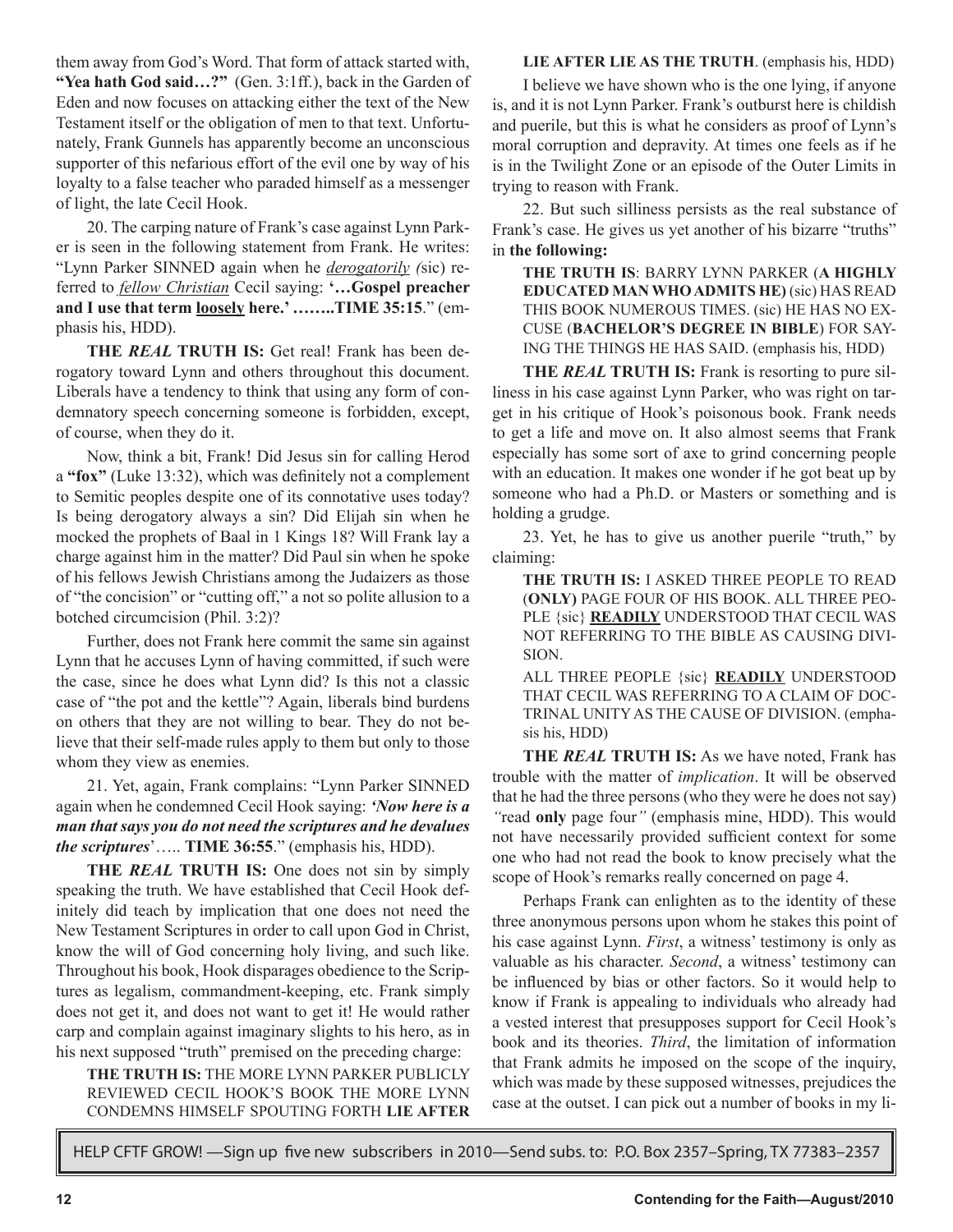brary written by modernists who claim to have a high view of the Bible's inspiration in an early chapter while the remainder of the book goes on to trash the Bible as historically inaccurate, filled with myths and factual mistakes. A reader who reads but one page may draw a completely different conclusion than what the book actually demands when taken as a whole. Oftentimes reading a few pages over, as in the case of reading page 8 (as we have seen) in the Hook book, sheds a bit more light on the direction or course of a book.

I urge the reader at this juncture to go back and examine carefully the preceding material dealing with Hook's explicit statements relative to the New Testament Scriptures not being needed. As the quotations on this point are found at the close of the book, they tend to give a better idea of the fuller intent and scope of Hook's earlier statement from page 4.

Perhaps, the three persons to whom Frank refers need to come forward and especially do so, and then tell us *what they think rather than just having Frank's word on it*. A claim is just that—a claim. One could just as easily claim that 40 people have looked at the chapter and drawn the same conclusion as Lynn Parker. I for one have read the book, and Lynn's assessment is right on target. I stand ready to defend that assessment on the public platform, as are others. Is Frank willing to do the same or are his supposed witnesses willing to do the same?

24. Frank fumes:

WHY COULDN'T THE OTHER (S**ELF PROCLAIMED (SIC) FAITHFUL**) PREACHERS AT THE LECTURESHIP (**WHO HAD THE BOOK**) HAVE THE SAME UNDER-STANDING? THIS (sic) TRULY ASTOUNDING! (emphasis his, HDD)

**THE** *REAL* **TRUTH IS:** The other preachers who had the book were in agreement with Lynn precisely because they had the book and, more than that, had read the book! They were not limited by Frank to reading just page 4 of the book. They did not have their consideration of the evidence tampered with by Lynn's wannabe prosecutor. That is why.

Obviously, Frank here derogatorily disparages these "other preachers." Thus, again we see the hypocrisy of liberalism in general and Frank Gunnels in particular on display. Go back and compare his complaint relative to Lynn Parker on point  $# 20$  above. What is truly astounding is that Frank would seek to convince us that the legs of the lame are, contrary to reality, equal.

25. But he is not done with his derogatorily disparaging and judging these other Gospel preachers. He writes:

THE OTHER APOSTATE PREACHERS (**Don DeLong**, Lee Moses and Ken Chumbley) ACTUALLY PUBLICLY DEFENDED (**THE LIAR AND APOSTATE**) BARRY LYNN PARKER INSTEAD OF (**ASSISTING ME**) (sic) IN BRINGING HIM UNTO GODLY REPENTANCE. (emphasis his, HDD)

**THE** *REAL* **TRUTH IS:** These brethren are real slime for not assisting Frank in his warped crusade against Lynn Parker! Give me a break! These brethren defended Lynn because Lynn was right. Lynn also was not present to defend himself. They demonstrated both fidelity to the truth and loyalty to a brother who is willing to stand up for it. If that bothers Frank, then he can just be bothered. The world will not end just because Frank did not get their help in doing his evil. As an aside, Don DeLong must have especially riled Frank in order to have his name given in bold print. Way to go, Don!

It will be remembered as well that Frank Gunnels maintained in the open forum that a Christian's sins are forgiven by God's grace even if he does not repent. If that is so, then why call anyone "unto godly repentance"? Why could not Lynn just be forgiven, assuming he had sinned, without repenting, according to Frank's dogma, and let us move on? Why would Frank get upset, really at any time, over brethren not helping him in this matter if Lynn was going to be forgiven anyway? I suspect Frank thinks that only the sins of liberals are so forgiven because of their supposedly superior motives. They are just not a bunch of scum-sucking low-life like conservative preachers and brethren. The liberals see themselves as "the good" people simply because they want people to just be free and do what they want to do. But this surprisingly sounds more like the Pharisee in the Temple in Luke 18! Could it be that liberals have more in common with the ancient Pharisees than they are willing to admit? Hmmm?

26. Meanwhile, Frank, who condemned Lynn for supposedly claiming to be the judge of Cecil Hook, continues to pronounce his anathemas and judgments against those who would not go along with his foolishness. Hypocrisy reigns supreme in Frank Gunnels self-made glass house. Notice, for an exemplary display of such profound hypocrisy, the following "truths" he asserts:

**THE TRUTH IS**: THESE MEN HAVE PUBLICLY PROV-EN THEMSELVES ALSO AS APOSTATE HYPOCRITES JUST LIKE DR. DAVID P. BROWN (P.H.D.) AS WELL AS COLLEGE INSTRUCTOR AND (PREACHER) BARRY

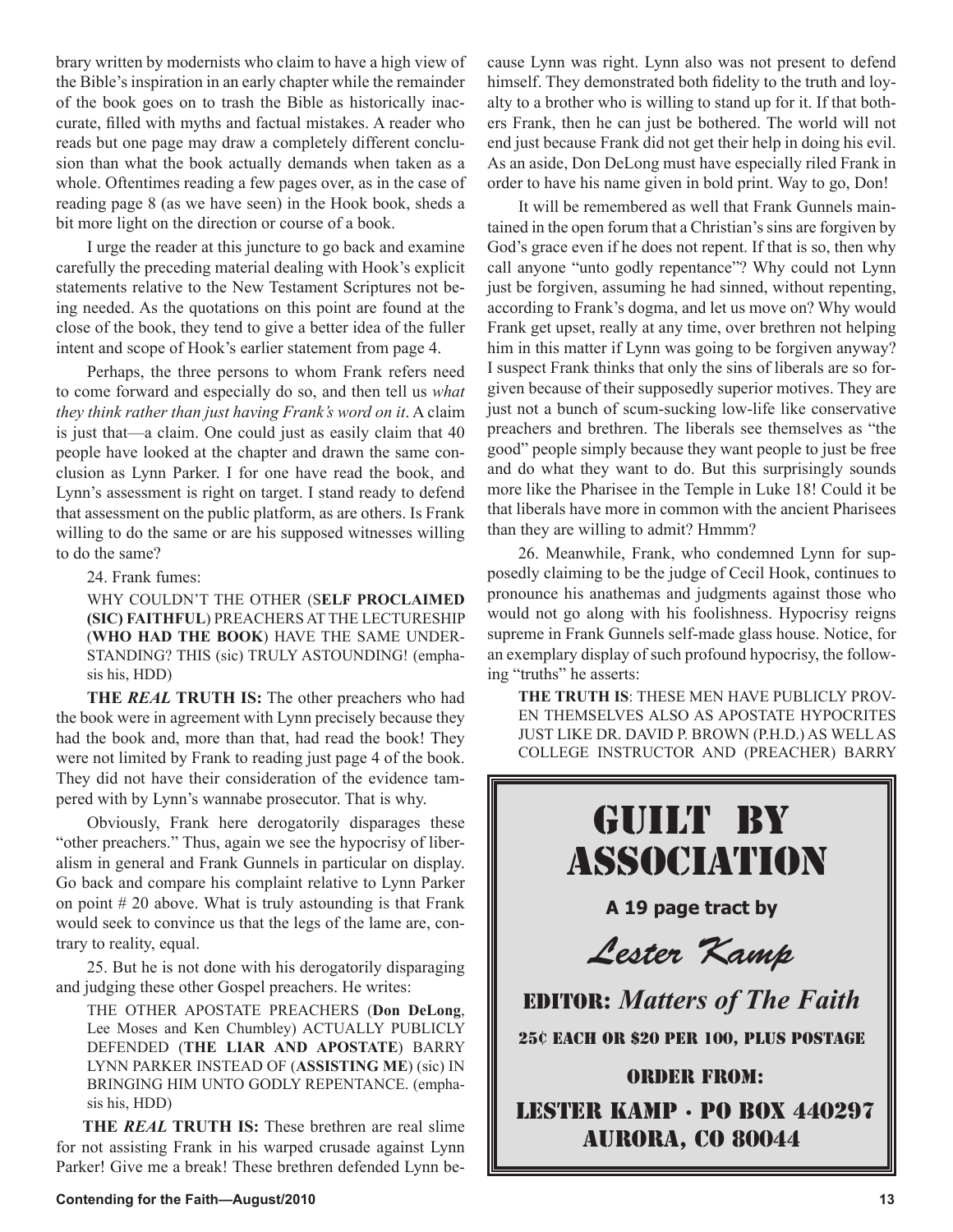### **LYNN PARKER.**

**THE TRUTH IS**: LYNN PARKER DID NOT JUST LIE TO MAN, BUT TO HIS WIFE AND CHILDREN (**who were present at the time**) AS WELL AS THE ONLY TRUE AND LIVING GOD.

**THE TRUTH IS:** BARRY LYNN PARKER IS A **COW-ARD** ATTACKING A MAN WHO IS DEAD AND WHO CANNOT NOW PROPERLY DEFEND HIS TEACHINGS AND **CHARACTER.**

**THE TRUTH IS:** Apostate Barry Lynn Parker committed **MANY** additional sins at this lectureship that will be addressed in a later emails (if necessary)

**THE TRUTH IS:** The following Apostate Brethren: **Don DeLong,** Ken Chumbley, Lester Camp, Daniel Coe, Dub McClish, Michael Hatcher, Gary Summers, Daniel Denham, Jess Whitlock, Gene Hill, Johnny Oxendine, Paul Vaughn, Danny Douglas, John Rose, Lee Moses, John West and other speakers also committed many additional public sins at this lectureship. Their evil sins will be addressed and published (**if necessary**) in future publications if public repentance does not occur. (emphasis his; also there were too many typos & mistakes by Frank in structure in this tirade that I have chosen not to mark them here, HDD)

**THE** *REAL* **TRUTH IS:** Frank accused those who did not aid him in his vicious attack on Lynn as being "apostate hypocrites" in his first supposed "truth" in this section. An accusation is not proof. He also called David Brown, about whose doctorate he holds some bizarre fascination, and Lynn "apostate hypocrites," and claimed that Lynn "lied" not only to men but also to his own "wife and children" as well as God. Again, an accusation is not proof.

He called Lynn a "coward" for daring to refute Cecil Hook's error, when Cecil is dead and, with the rich man, in torment in Hades (of course, Frank believes he is with Lazarus in Abraham's Bosom, unless he holds to the Fudge/ Maxey error that Cecil is "dead like Rover, dead all over"), never mind that Lynn was not present at the open forum when attacked by brave ole Frank! By the way, has Frank said anything about the spiritual condition of Judas Iscariot, Cain, King Saul, Jezebel of Thyatira, or such teachers as Hymenaeus and Alexander? Has Frank ever spoken words of condemnation concerning Diotrophes? Or has he ever spoken of another in a negative way as acting, such as Diotrophes? Are all these folks not also dead and buried? Are they able to speak for themselves and defend their teachings or practices? I know Frank absurdly contended that one could not know that Ananias and Sapphira of Acts 5 were lost when they died. Well, that implies God just struck people dead because they repented. What silliness!

Liberals are frequently critical of other brethren, especially those who will not kowtow to them. It is all a matter with them as to whose "ox has been gored." They ridicule older brethren and talk scornfully about "the church of the 1950s." They mock and poke fun. Through the years some of their leaders have spoken disdainfully of the preaching of men like David Lipscomb, N.B. Hardeman, Joe S. Warlick,

Foy E. Wallace Jr., G.K. Wallace, Thomas B. Warren, E.R. Harper, Guy N. Woods, and others who opposed their liberalism. Roy Osborne some years ago even condemned the preaching of Jonah, even though that prophet did the preaching that God directed him to do! Yes, hypocrisy is on parade here, but Frank Gunnels and coterie are the ones heading up the band.

Frank excoriated the speakers on the lecture program as "apostate brethren." Again, he especially emphasizes the name in bold type of Don DeLong, who must have really gotten Frank's goat at some point. But, once more, an accusation is not proof!

He indicts all them, including this speaker, of "evil sins," leaving us to wonder: Are there "unevil" ones? Perhaps, those are sins belonging only to liberals, as they, according to Frank's stricture, will be forgiven by God's grace without their repentance while the "evil sins," we have supposedly committed in the sight of Frank, obviously will not be.

He also threatens further revelations of the "evil sins" —even "many additional public sins"—of these evil doing "apostate hypocrites." Oh, the wonderful love of liberals! Greater love hath no man than this that Frank Gunnels should call his enemies "apostate hypocrites," "liars," "cowards," and "evil sin" doers! How beyond compare is such love! How beyond Lynn simply saying that Cecil Hook now knows he taught false doctrine! How beyond the love of angels of Heaven! How even beyond is Frank's love! "Love of Frank all else surpassing…" Truly, "one has never been loved until he has been loved by a liberal."



*—Dub and Lavonne McClish*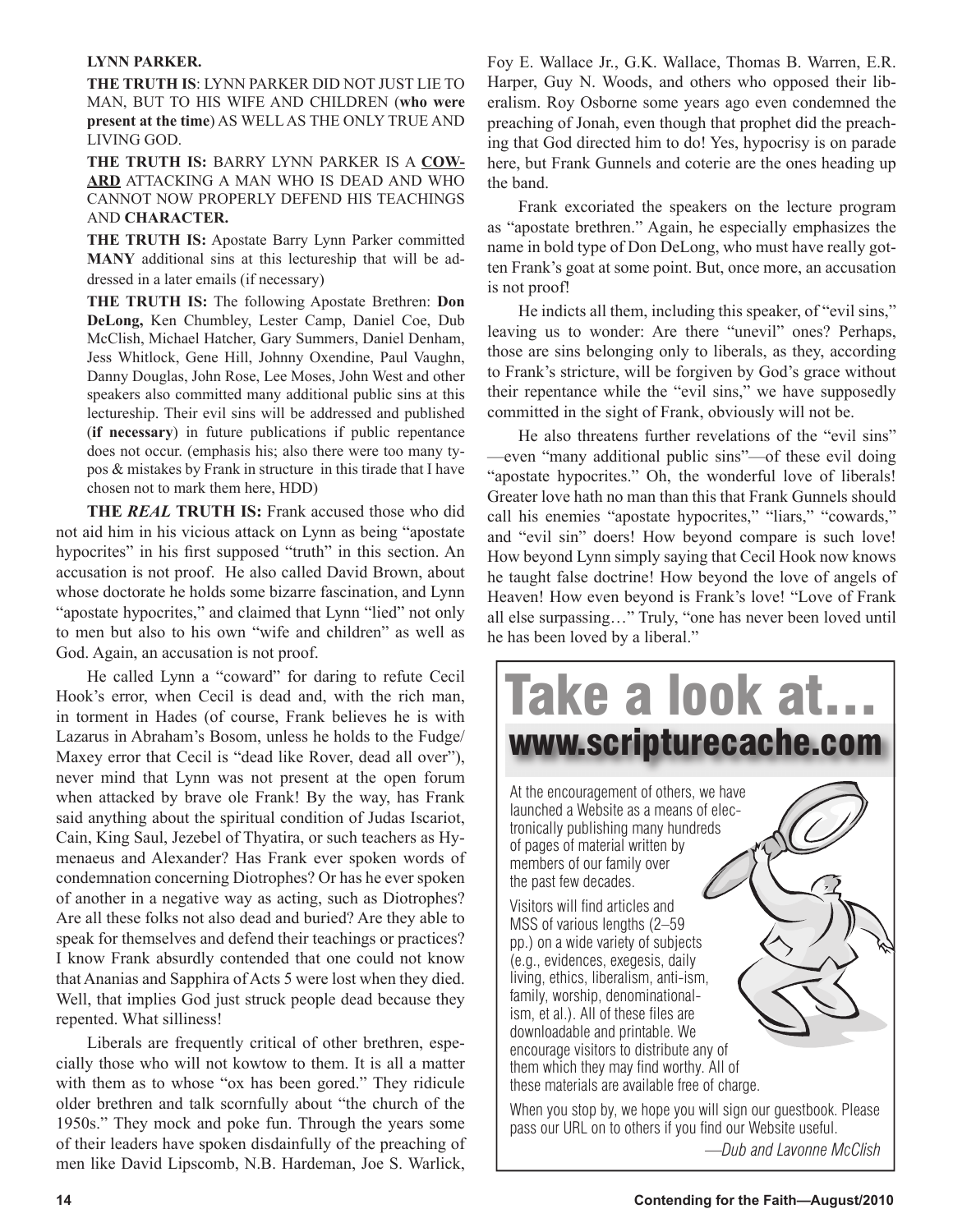Frank, the prosecutor, judge, and would-be executioner, presses on without even drawing a breath for pause…

27. His tirade thus continues:

**THE TRUTH IS:** I HAVE INTENTIONALLY WAITED (*three months*) to allow those (*who have sinned to have time*) to publicly repent of their evil ways. The time has come for Repentance. I know of no public repentance by any of the aforementioned Apostates and False Teachers at the time of this writing. (emphasis his, HDD)

**TH***E REAL* **TRUTH IS:** Frank should have waited a whole lot longer, as his wait of 3 months obviously did not help his reasoning one bit. He is as muddled here in his thinking as he ever was at the open forum, where he assured one and all that God automatically forgives the sins of Christians even without their repentance. As we have noted, it is then such a strange thing that he would call for such now or expect that such should be done. If grace is that cheap, Frank's version of the forgiveness of sin means, "Never having to say you're sorry"— much less make any correction for it.

The fact is Frank is the one who needs to repent, and genuinely so. He needs to repent of his false doctrine at the open forum. He needs to repent of his defense of a false teacher, Cecil Hook. He needs to repent of the lies he has told against good men, faithful to the Book. He needs to repent of the many ungodly epithets and accusations he has thrown so loosely at brethren for their opposing the evil taught and promoted in the book *Free in Christ*. He needs to repent of the slanderous, libelous charges he has made repeatedly in his diatribe. He needs to repent of his unfaithfulness to the Word of God, failure to stand up for right, and attempt to use the support of other false teachers, such as Al Maxey, to further his aims. He and his coterie need to repent for the damage they have done and continue to do to the Bride of Christ and the Cause for which He died. Yes, indeed, "the time has come for Repentance," but Frank has the wrong people in mind who truly are in need of it!

28. But Frank's temper tantrum is not over. He screams: **"THE TRUTH IS: I WONDER WHY** BARRY LYNN PARKER **HAS NOT CONTACTED ME**!" (emphasis his, HDD).

**THE** *REAL* **TRUTH IS:** Why should he? Who are you that Barry Lynn Parker is *obligated* to obey your voice, Frank? Who made you "the King of kings and Lord of lords?" When is the last time you walked on water or raised the dead? Such profound arrogance and unmitigated gall! Quite frankly, I suspect that Frank would not really find much enjoyment or satisfaction out of being contacted by Lynn Parker over this matter.

 29. Finally, Frank appeals to the readers of his diatribe to join him in his jihad on Lynn Parker and company. He pleads:

**THE TRUTH IS:** I sincerely hope that all (those who read this e-mail or fax) will join me in prayer and rebuke for their reconciliation with God and man.

**THE TRUTH IS:** The **PROOF** of my allegations can be

confirmed at www.churshesofchrist.com and in Cecil Hook's Book Free in Christ found at www.freedomsring.org/books. html (emphasis his, HDD)

**THE REAL TRUTH IS:** Frank's appeal depends on these folks being foolish enough to support him in his errant defense of Cecil Hook's legacy. He wants them to do his homework for him, as clearly he does not establish it himself here — just as he failed so miserably in trying to do so at the Spring open forum back on March 3, 2010.

### **CONCLUSION**

 Frank Gunnels strikes me as a sad, very confused, angry man who, for whatever reason, has set his heart on attacking and destroying Lynn Parker and anyone who would dare side with Lynn. I do not know what may have transpired between them in the past. Maybe Frank believes Lynn kicked his cat, disrespected his High School alma mater, or rooted against the Houston Astros.

 The tirade here by Frank against Lynn, David Brown (doctorate and all), the Spring eldership and congregation, and the speakers on the 2010 *CFTF* Lectureship was unwarranted, unwise, unreasonable, and especially ungodly. Frank needs to repent of all that he has said and done to this end. He is a false teacher seeking to uphold yet another false teacher, who has indeed now learned better, just as Lynn noted in his lecture. I pray that Frank will come to his senses and not find out the same way. Experience is a painful though perfect teacher. To learn in the same way brother Hook learned, however, is a bit too late (Heb. 9:27). I lament the passing of Cecil Hook for what it means for his soul's condition, but not for the ceasing of his being able to add yet more false doctrines to the destruction of the souls of others. The ones in his book are troubling enough.

 As a side note, it is ironic that Frank Gunnels should express so much anger over what he believes to be a deliberate misrepresentation of the teachings of Cecil Hook by Lynn Parker, while at the very same time he seeks the aid of one Al Maxey, who has been documented as being a repeat offender in misrepresenting, misusing, and on some occasions misquoting his reference sources in the formulation and defense of his errors on MDR. Evidently, to Frank the most important thing is to protect liberalism and an ally in that area, regardless of his behavior, is to be maintained at all costs. If this is not his feeling, then he needs to repudiate and rebuke Al Maxey and his coterie.

> **—607 72nd St. Newport News, VA 23605**

"Not only is there but one way of doing things rightly, but there is only one way of seeing them, and that is seeing the whole of them."

**—John Ruskin**